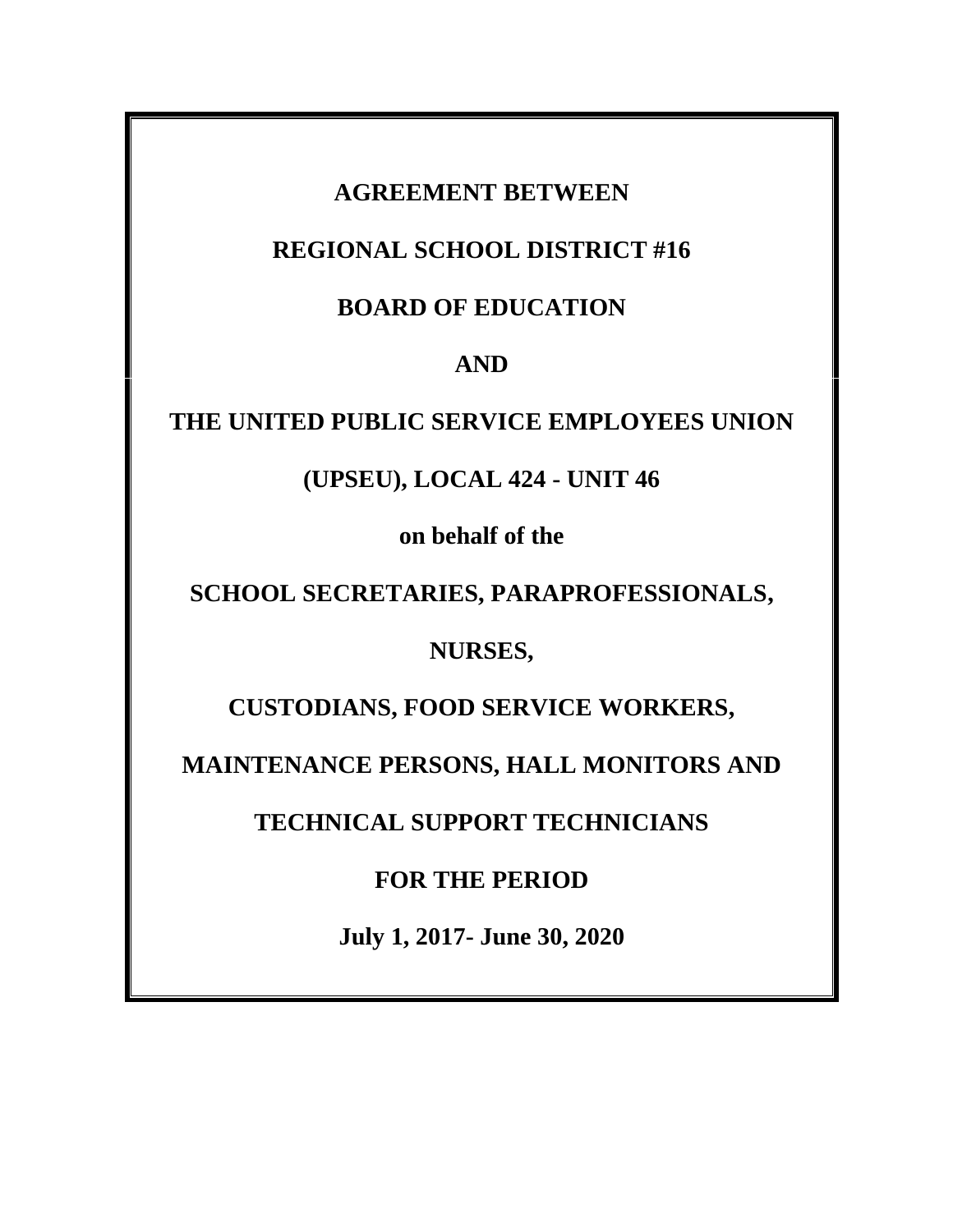#### **TABLE OF CONTENTS**

#### **ARTICLE DESCRIPTION**  $\mathbf{I}$  $\Pi$  $III$ **IV**  $\mathbf V$ VI **VII VIII**  $IX$  $\mathbf{X}$ XI XII **XIII XIV XV** XVI **XVII XVIII XIX**  $XIX - B$ XX **XXI XXII XXIII XXIV XXV XXVI APPENDIX A APPENDIX B APPENDIX C APPENDIX D APPENDIX E**

#### **PAGE**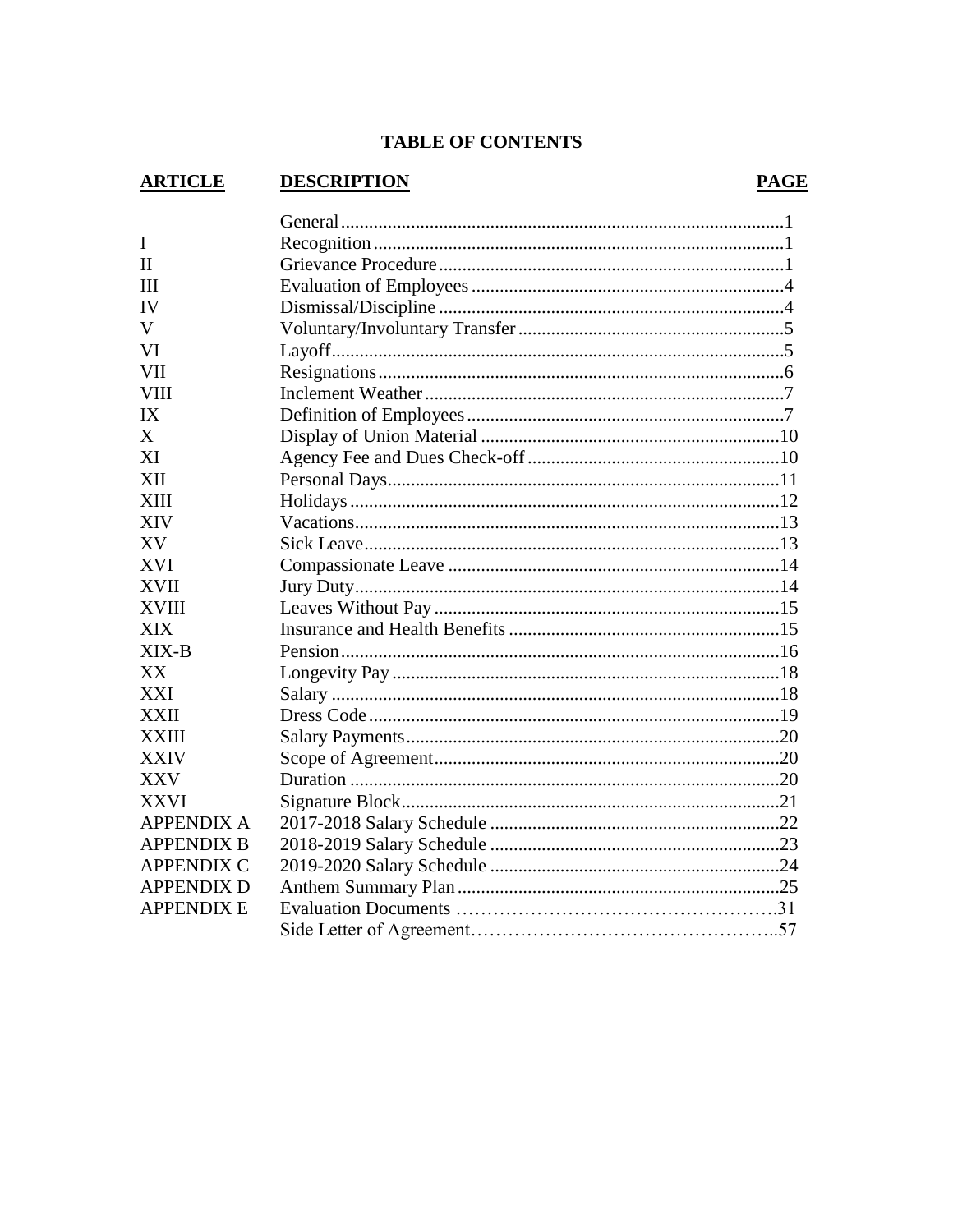#### **GENERAL**

Subject to the provisions of the Agreement, the Union recognizes that the Board of Education and the Superintendent of Schools reserve and retain full rights, authority, and discretion in the proper discharge of their duties and responsibilities to control, supervise and manage the schools and the staff, under governing law, ordinances, policies, rules and regulations.

## **ARTICLE I RECOGNITION**

The Board hereby recognizes the United Public Service Employees Union (UPSEU), Local 424 — Unit 46, as the exclusive bargaining representative of all regular full time and school year ten (10) and twelve (12) month Secretaries, Clerk Typists, Media Center Technicians, the Accounts Payable Clerk, the Payroll Clerk and Instructional and Clerical Paraprofessionals, all Head Custodians, Assistant Custodians, General Custodians, and maintenance persons, cook managers, assistant cooks, general kitchen workers, hall monitors, all school nurses, nurse's aide, and technical support technicians, working twenty (20) or more hours per week, excluding the Superintendent's Secretary, Assistant to the Business Manager, Cafeteria Aides, and Certified Personnel, in accordance with Connecticut State Board of Labor Relations, Case No. ME-3938, dated April 12, 1977; and the Connecticut State Board of Labor Relations Case No. ME-7637, dated January 21, 1983; and Connecticut State Board of Labor Relations Case No. 15,534, Decision 3160 dated November 23, 1993; and the Connecticut State Board of Labor Relations Case No. 15,888, decision 3165 dated December 14, 1993; and the Connecticut State Board of Labor Relations Case No. ME-16-708, Decision #3259, dated December 19, 1994, and Connecticut State Board of Labor Relations Decision #4511, dated March 11, 2011.

The Union shall furnish the Board with a list of its Officers by July 1 of each fiscal year and shall notify the Board, in writing, of any changes.

The Board shall furnish a copy of this Agreement to each employee of the Union.

#### **ARTICLE II GRIEVANCE PROCEDURE**

- A. 1. A grievance shall mean a written complaint by a member of the employee bargaining unit that his or her rights under the specific language of this Agreement have been violated or that as to him there has been a misapplication or misinterpretation of the specific provisions of this Agreement.
	- 2. An "aggrieved person" is the person or persons making the claim.
	- 3. A "party in interest" is the person or persons making the claim and any person or persons whom might be required to take action or against whom action might be taken in order to resolve the problem.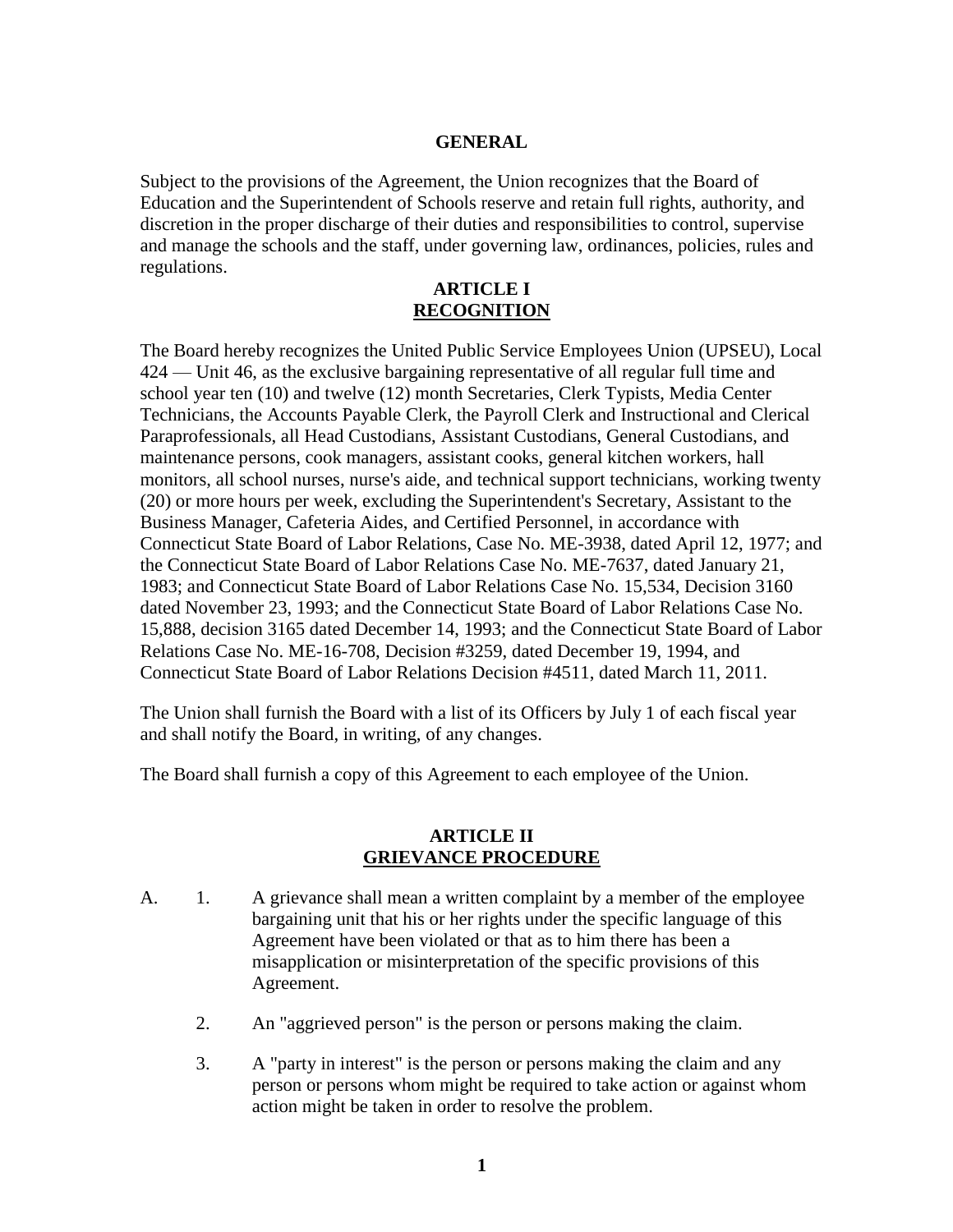- 4. The term "days" except where otherwise indicated, means working days.
- 5. In instances where reference is made to the Superintendent or a specific individual, it shall be understood that such reference can mean his designated representative also.

## B. Purposes

- 1. The purpose of this procedure is to secure, at the lowest possible administrative level, equitable solutions to the problems, which may from time to time arise, affecting the interpretations and application of the contract.
- 2. Both parties agree that these proceedings shall be kept as informal and confidential as may be appropriate at any level of the procedure.
- 3. Nothing herein contained shall be construed as limiting the right of any employee having a problem to discuss the matter informally with any appropriate member of the Administration, or with any appropriate representative of the Association.
- 4. Any group shall have the right at any time to present any grievance to such persons and through such channels as are designated for that purpose in this Article.

# C. Time Limit

- 1. A grievance shall be deemed waived unless it is submitted within fifteen (15) days after the aggrieved party, or the organization, knew or should have known of the events or conditions on which it is based.
- 2. All grievances shall begin at the lowest appropriate level and move to the next identified level if the grievance has not been settled.

# D. Submission

- 1. A member (or members) of the unit may submit grievances which affect them personally, and shall submit such grievances to the Building Principal.
- 2. At their request, the organization may submit any grievance that involves a group or class of members. If it is limited in effect to one school, the grievance shall be submitted to the Building Principal. Otherwise, it shall be submitted directly to the Superintendent or designee.
- E. Procedure
	- 1. The Building Principal shall respond in writing to each grievance received. If an aggrieved party is not satisfied with the response of the Building Principal, or if no response is received within one calendar week after the submission of a grievance, the aggrieved party may submit a copy of the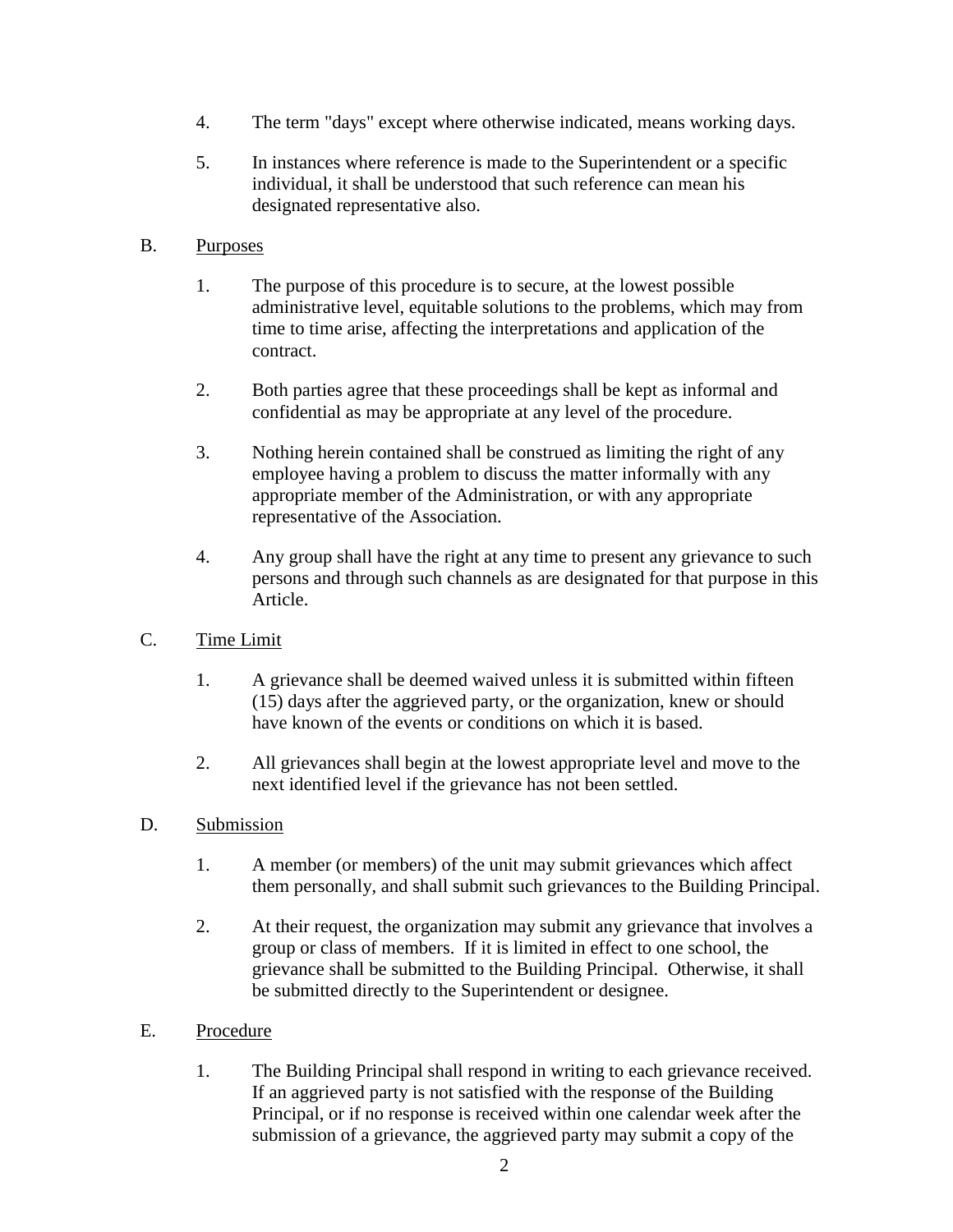grievance to the Superintendent. Such submission shall be within five (5) days of the determination at this stage.

2. The Superintendent or his/her designated representative shall, at his/her discretion, confer with the grievant with respect to the grievance and deliver to the grievant a written statement of his/her decision not later than two weeks after his/her discussion with the aggrieved party(ies), or receipt of the grievance, whichever is later.

If no response is provided within the specified two weeks or if the aggrieved party(ies) is not satisfied with the Superintendent's decision, the aggrieved party(ies) may submit the grievance to the Board of Education within two weeks.

- 3. The Board or its Personnel Committee will confer with the aggrieved parties after the two (2) lower grievance levels have been employed. The Board shall deliver to the aggrieved parties a written statement of their position no later than one week after the next regularly scheduled Board meeting.
- 4. In the event the organization is not satisfied with the statement of the Board or its Personnel Committee with respect to a grievance, it may, within fifteen (15) days after receiving the statement, refer the grievance to arbitration by requesting that the American Arbitration Association provide the parties with an arbitrator in accordance with their standard rules pertaining to voluntary arbitration.

## F. Arbitration

- 1. The arbitrator's decision will be in writing and will set forth his findings, reasoning, and conclusions on the issues submitted. The arbitrator will be without power or authority to make any decision which requires the commission of an act prohibited by law or which violates of the terms of this Agreement. The decision of the arbitrator shall be final and binding on both parties, subject to the provisions of Connecticut General Statutes. The arbitrator shall have no power to alter, add to, or detract from the provisions of the Agreement.
- 2. The cost for the services of the arbitrator will be borne equally by the school board and the organization.
- 3. The election to submit a grievance to arbitration shall automatically be a waiver of all other remedies or forums which otherwise would be available.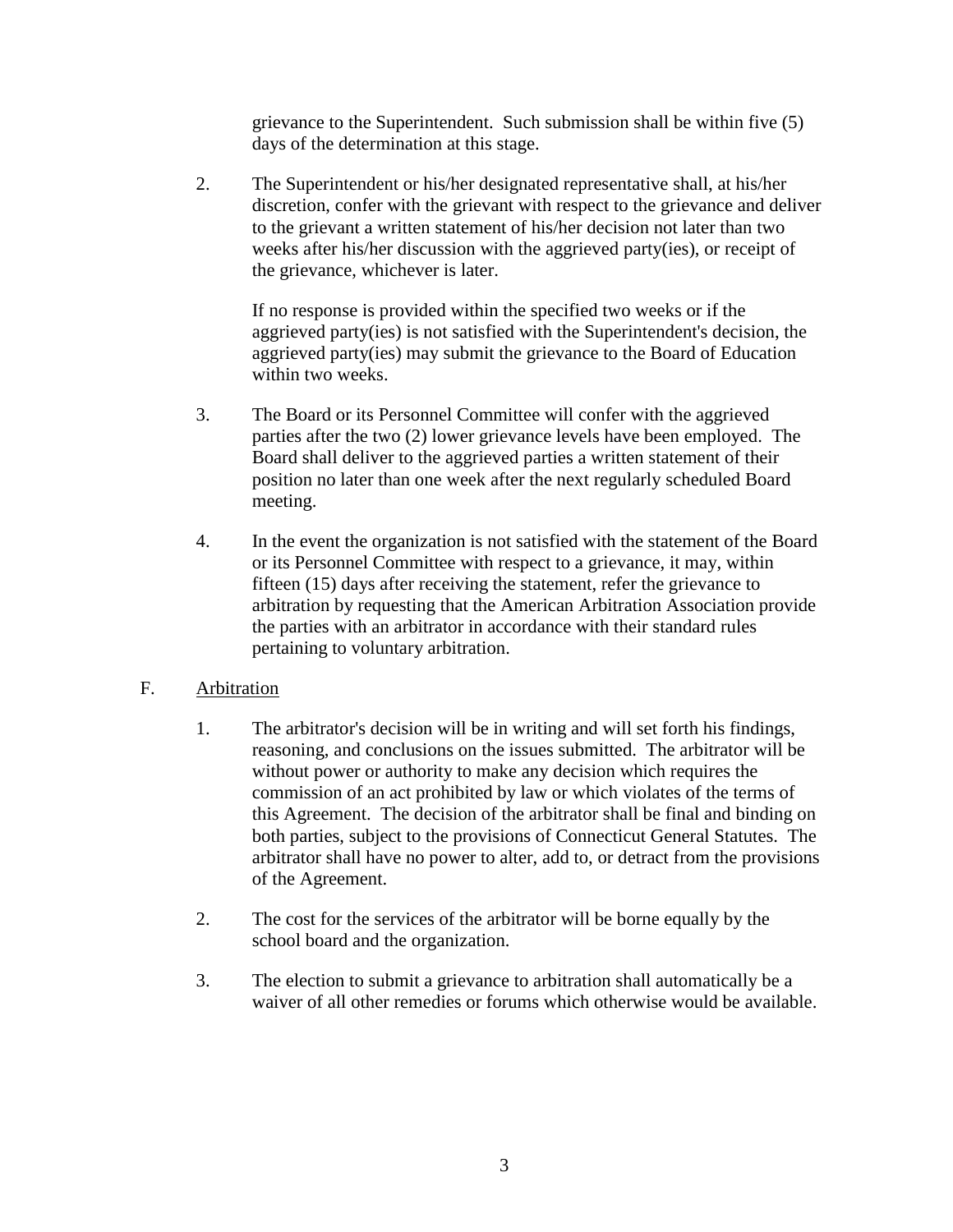#### **ARTICLE III EVALUATION OF EMPLOYEES**

### A. Probationary Period

Appointments are considered probationary for the first six months of employment. Seniority rights do not apply during this period, but upon completion of this period, the employee's seniority date will revert to the first day of the probationary period.

During this period, an evaluation should be written by the employee's immediate supervisor and presented to the employee. (See Appendix E). If improvement in services is necessary, it should be stated clearly in this evaluation.

If need for improvement is expressed, the probationary period may be extended two (2) additional months. (See Appendix E). During this period the employee should be told whether or not he has shown improvement or continues to be unsatisfactory; at which time he will be warned that if he does not improve, his services will be terminated before the end of the probationary period. No employee shall be terminated after the completion of his probationary period without cause.

#### B. Annual Evaluation

Each employee may be evaluated annually. A copy of said evaluation is to be signed by the employee, signifying only that the evaluation has been seen, signed, and not necessarily approved of. The employee will be afforded the opportunity to place on record any statement he/she wishes to make about the evaluation. (See Appendix E).

#### **ARTICLE IV DISMISSAL/DISCIPLINE**

- A. No employee shall be dismissed or suspended without pay for any arbitrary, capricious or unlawful reasons(s).
- B. A copy of any written reprimand will be placed in the employee's personnel file and copies shall be furnished to the employee and the Union Chapter President.
- C. After an employee's probationary period has been completed, an employee suspended or dismissed under this Article shall be given written notice by the Superintendent or his/her designee stating the reason for suspension or dismissal. A copy of the Superintendent's letter shall be placed in the employee's permanent record file.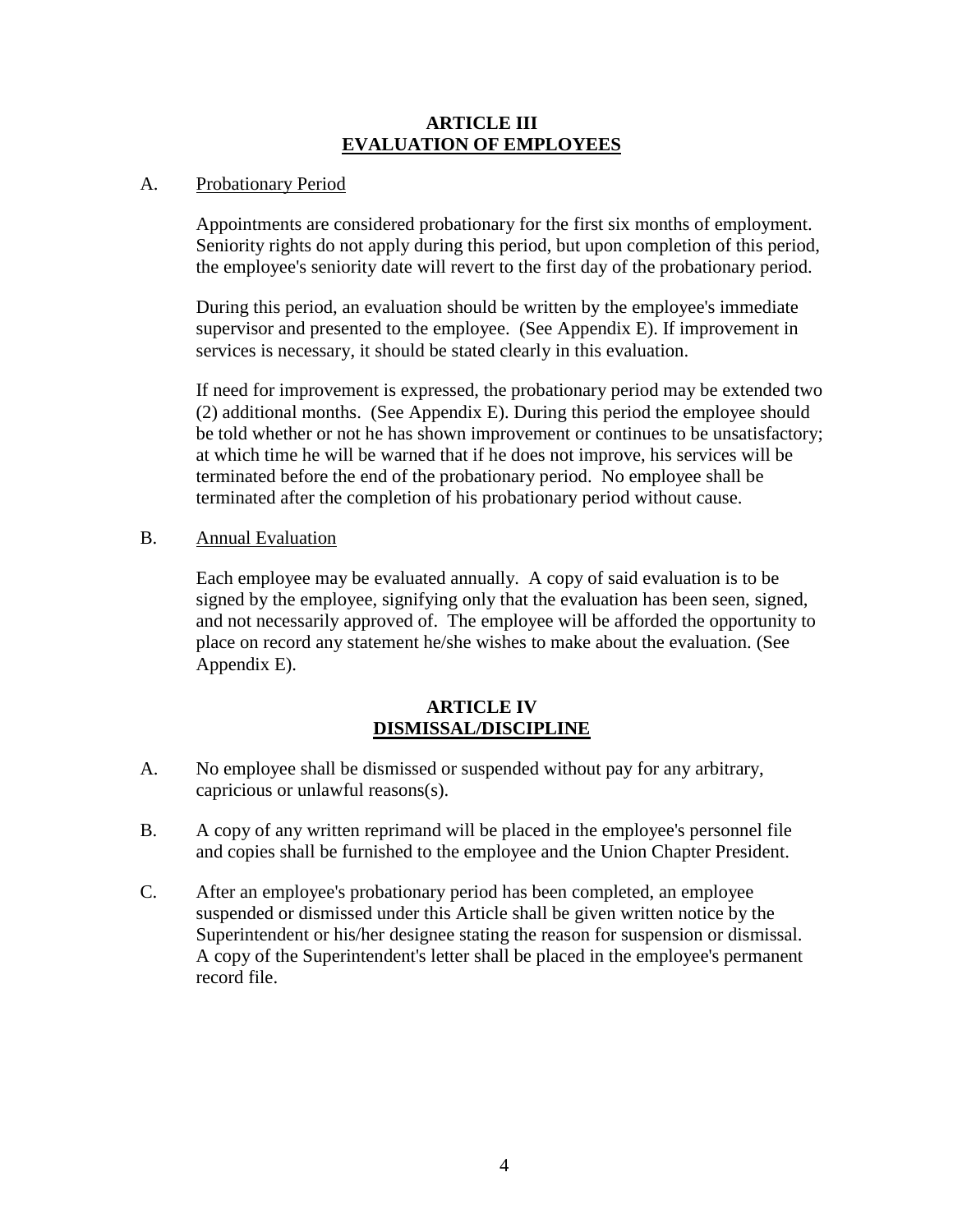### **ARTICLE V VOLUNTARY/INVOLUNTARY TRANSFER**

- A. When an opportunity for transfer occurs in an existing job classification, a notice for the opening will be posted, stating the job classification, rate of pay, the nature of the job requirements, and the deadline by which anyone wishing to apply for the position must notify the Superintendent's office.
- B. Employees wishing to apply for the transfer must do so in writing.
- C. The employer will fill the job opening, by selecting the most qualified applicant. The employer will include in the selection process an applicant's experience, training, ability and seniority.
- D. Transfers for the good of the school system, not resulting from a layoff, may be made for good causes. Whenever possible, such transfers shall be made to a position with equal number of hours and to an equivalent position from that which the bargaining unit member previously held. The employee being involuntarily transferred shall be given at least one week's notice prior to the transfer, and shall be informed in person by the Superintendent as to the reason for the transfer.

### **ARTICLE VI LAYOFF**

- A. For the purposes of layoff these are the current classifications:
	- 1. Secretaries and Clerk/Typists
	- 2. Payroll Clerk
	- 3. Accounts Payable Clerk
	- 4. Media Center Technicians
	- 5. Technology Support Technicians
	- 6. Paraprofessionals (Instructional/Media Center Paraprofessionals)
	- 7. RN's
	- 8. Head Custodians
	- 9. Custodians
	- 10. Maintenance
	- 11. Cook Managers
	- 12. Cooks
	- 13. General Kitchen Workers
	- 14. Security Staff
	- 15. Nurse's Aide
- B. If layoffs become necessary, the employees with the least seniority within the classifications affected shall be laid off first, however, in the case of the custodians, all temporary or seasonal employees shall be laid off prior to regular part-time employees and then regular full-time custodians, respectively.
- C. Within a classification, employees to be recalled will be recalled in inverse order of layoff. An employee will have recall rights for eighteen (18) months from the date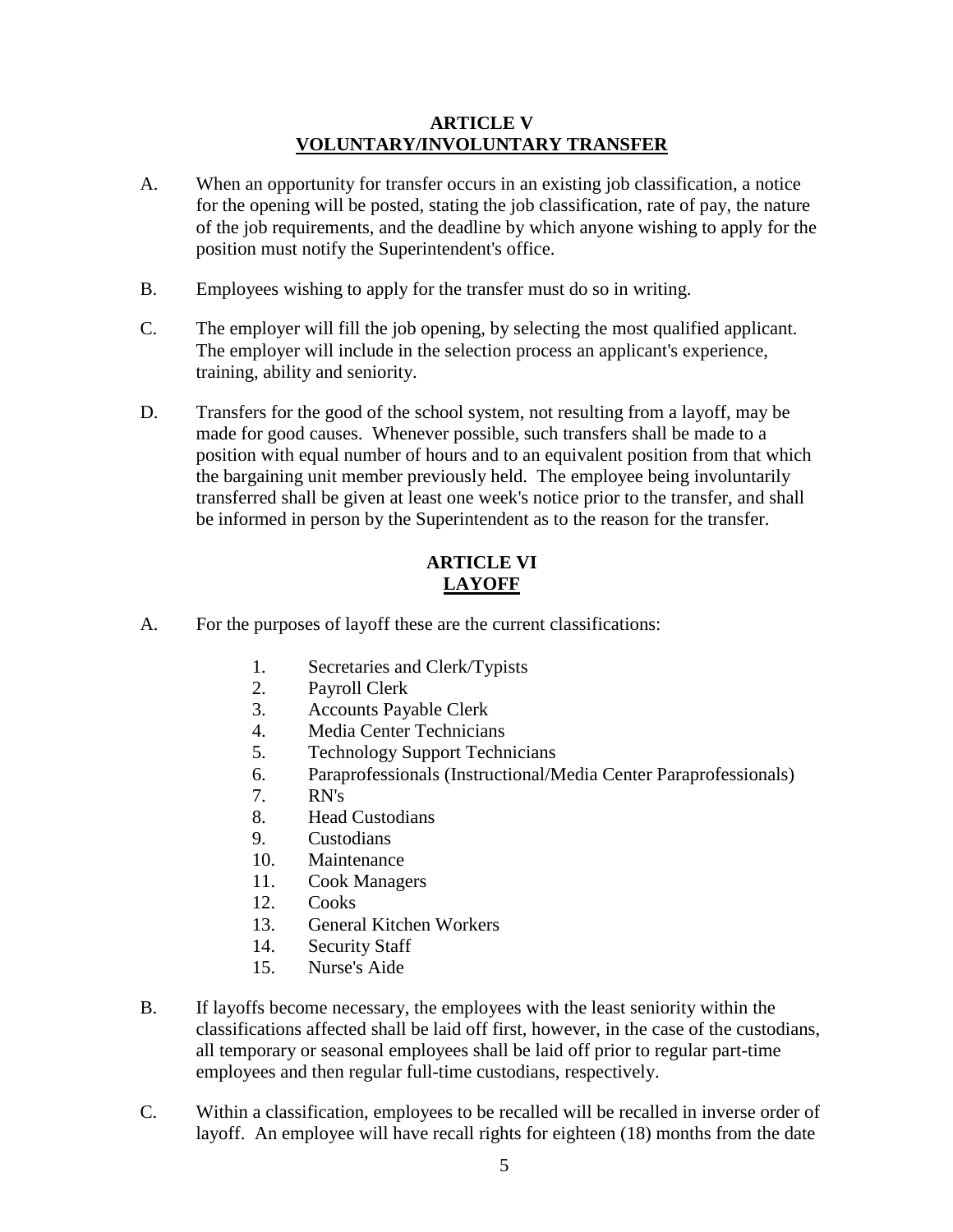of layoff. An employee who refuses a recall offer or who does not respond within two weeks of the date of the recall offer shall be removed from the recall list. Throughout the period of recall, employees shall have the responsibility of providing the Board of Education with an accurate and current address. Notice of a recall offer shall be sent certified mail.

- D. For the purposes of this contract, seniority is defined as an employee's continuous length of service in a bargaining unit position in Regional School District No. 16, or the Prospect or Beacon Falls school system.
- E. Notwithstanding the above, any employee who is laid off shall have recall rights to a comparable position to that in which they were laid off, (i.e. full-time to fulltime). For the purposes of this section, a refusal of a part-time position by a laid off full-time employee shall not constitute a refusal, and said employee shall remain on the top of the reemployment list until a comparable position is available during the recall period.

## **ARTICLE VII RESIGNATIONS**

- A. Written notice of resignation must be filed with the Building Principal or the Superintendent at least two weeks in advance of separation. This notice should include the reason for the resignation.
- B. An employee who resigns in good standing is entitled to pay up to and including the last day of work. In the event an employee fails to give proper notice, as provided for herein, said employee shall not receive any vacation pay, unless this requirement is waived by the employer.
- C. Such waiver may be given for good and sufficient reasons, such as, but not limited to,
	- 1. Immediate transfer of the employee's spouse to another location,
	- 2. Documented illness or emergency situations.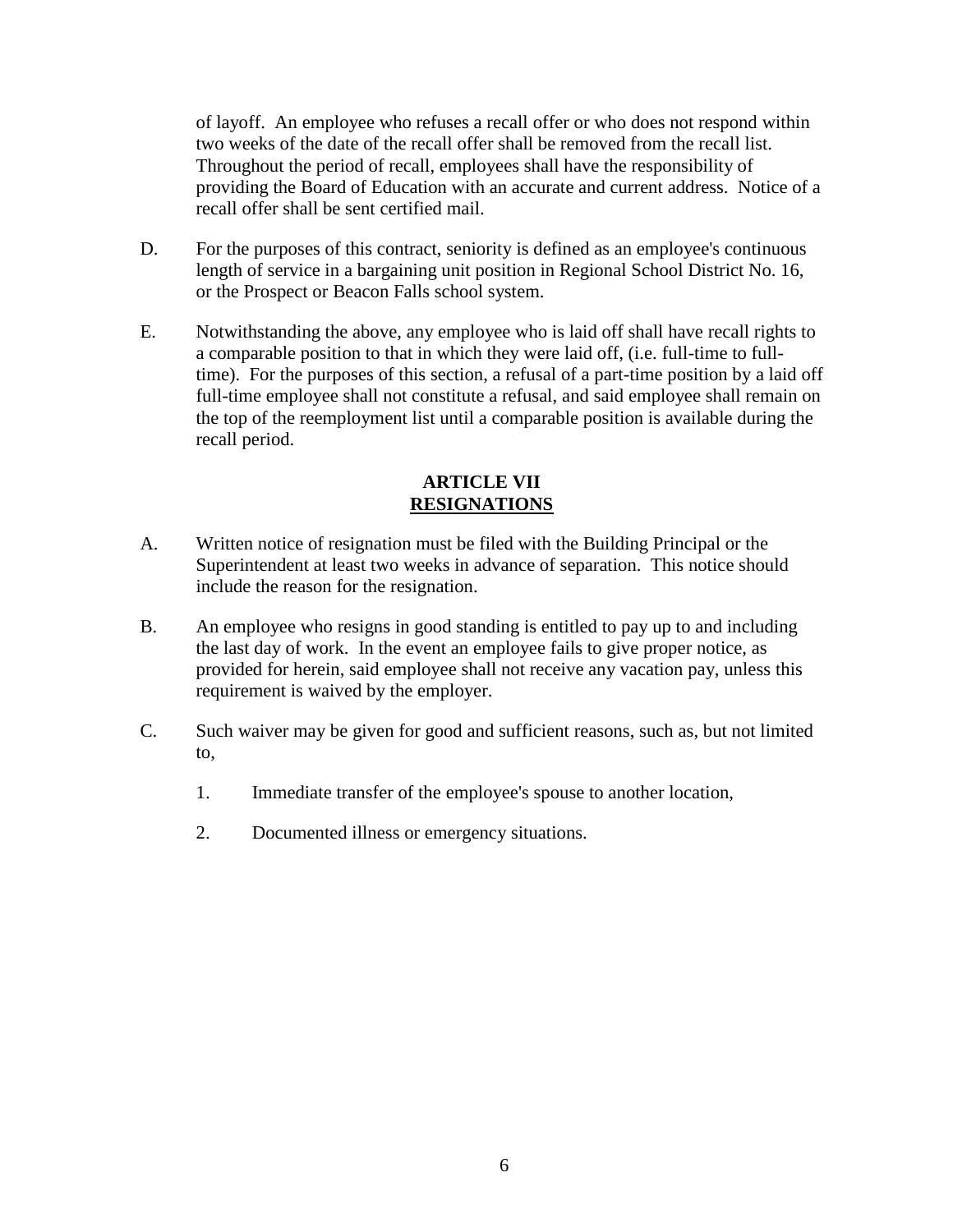#### **ARTICLE VIII INCLEMENT WEATHER**

- A. When school students are dismissed early because of an emergency situation, such as snow, ice or other hazardous conditions, employees, except custodians, head custodians and maintenance persons, shall be excused, without loss of pay, 1/2 hour after all children within a school have left the school.
- B. In the event of an official announcement of a delayed opening of school, all bargaining unit employees, except nurses and instructional paraprofessionals, will be expected to report to work at their normal work time. Nurses and instructional paraprofessionals will be permitted to report to work later than their normal work time, consistent with the announced length of the delay, and will be paid for actual hours worked.
- C. If the Governor declares a snow emergency during which non-emergency vehicles are banned from state highways, twelve (12) month bargaining unit personnel shall not be required to report to work during such emergency, but will receive regular pay. If an employee (other than custodians, head custodians and maintenance persons) feels it would be unsafe to drive to work on a snow day that is not a snow emergency situation, the employee can stay home and receive no pay for that day.
- D. On days when school is canceled due to inclement weather or other emergency circumstances, the second shift for custodial and maintenance employees may be canceled at the discretion of the Director of Facilities. On such days, all second shift custodial and maintenance employees shall report to work at 8:00a.m. The shift differential set forth in Article IX, Section N shall apply to any second shift employee reporting on such days. If a second shift employee does not report to work for the first shift on such days, the employee will not be paid for that day, unless he/she uses a personal day for said absence. Such use of personal leave shall be limited to one employee per school from the second shift, on a seniority basis.

#### **ARTICLE IX DEFINITION OF EMPLOYEES**

- A. Full-time, full year employees normally work five (5) days per week, a minimum of thirty-five (35) hours per week, and fifty-two (52) weeks per year. Custodian and maintenance employees normally work forty (40) hours per week.
- B. School year employees work a minimum of four (4) hours per day, one hundredeighty-one (181) days per school year. On planned shortened days known as "Collaboration Days" in the District, Instructional Aides and Paraprofessionals shall be provided professional development and/or training. Instructional Aides and Paraprofessionals are required to attend such professional development and/or training and will be paid for a full, regular work day. Technology Support Technicians shall also be required to work full days on such Collaboration Days to assist with technological needs related to the professional development and/or training mentioned above. Except as noted in the preceding sentences, on planned early release days for students (including, but not limited to, exam days) all school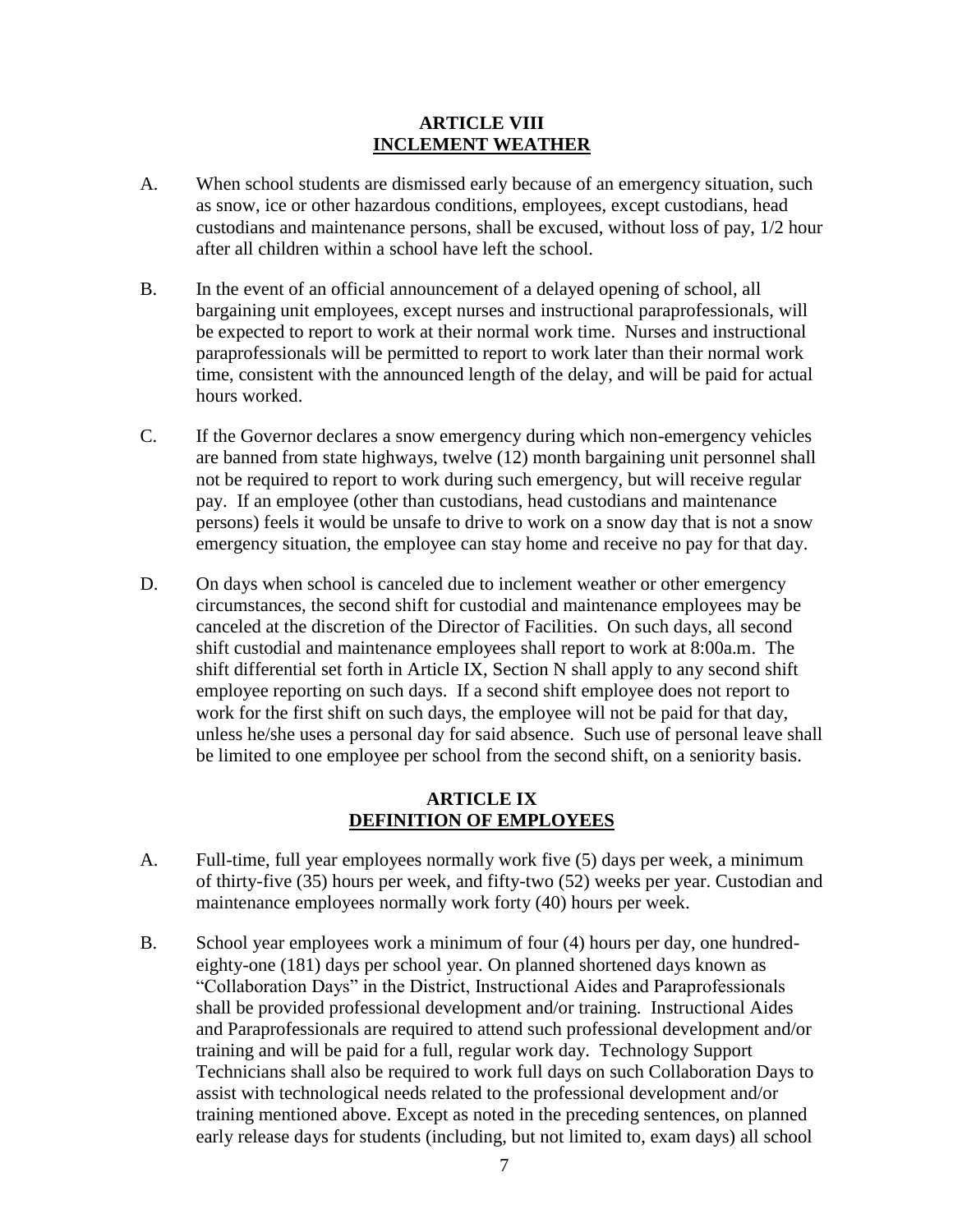year employees may be released when students are released from school. On such days, a school year employee may work his or her full day subject to the approval of his or her supervisor. In all cases, such employees shall be paid for the actual number of hours worked on such days.

- C. Regular part-time employees work at least twenty (20) and less than thirty-five (35) hours per week whether on a school year or a full time schedule.
- D. The school nurses' work day begins fifteen (15) minutes prior to the scheduled arrival of the first morning school bus at the nurse's assigned school and ends fifteen (15) minutes after the departure of the last regularly scheduled bus in the afternoon. The nurses' work day includes a paid one-half hour lunch. The nurses' work year will consist of the days school is in session plus four (4) additional days for professional development and the processing of medical records. On days when there is a scheduled early dismissal of students, (i.e. parent/teacher conferences and days before a holiday) nurses will be required to work their normal day. On such days, nurses may submit a request to their building principal to work a reduced day. The principal will determine if the nurse(s) assigned to his/her school may work a reduced day. Nurses working a reduced day will only be compensated for the hours actually worked.
- E. Daily hours for the maintenance supervisor are from 7:00 a.m. to 3:30 p.m. with a half-hour unpaid lunch. Assistant custodians will be scheduled as needed by Administrators. Daily hours for the head custodians will be determined by the needs of the building administration.
- F. If an employee is called back to work outside his regularly scheduled work hours, he/she shall be paid a minimum of two (2) hours at their regular rate of pay (straight time or the hours actually worked at the prevailing overtime rate, whichever is greater). A minimum of four (4) hours of straight time pay will be provided for callback between 12:00 a.m. and 6:00 a.m. This shall not apply to any extension of a shift. All overtime work must have prior approval of the Superintendent or the Superintendent's designee. The terms of this provision shall apply to snow removal assistance on weekends and/or holidays. When an employee is called back to assist with snow removal on weekends and/or holidays, he/she is expected to report to work. Failure to report to such work more than once per every three snow removal assignments shall subject an employee to progressive discipline.
- G. Employees required to work overtime shall be paid one and one-half (1-1/2) times their regular rate of pay for all hours worked in excess of forty (40) hours per week or eight (8) hours per day. Part-time custodians will be paid at time and one-half for all hours worked in a snow removal assignment that is not within their normally scheduled shift even if they do not work in excess of forty (40) hours for that week or eight (8) hours per day.
- H. Each building principal, after consultation with his building custodians, will prepare an overtime list. Any interested custodians may sign up. Overtime will be assigned on the basis of qualification and seniority with the most senior qualified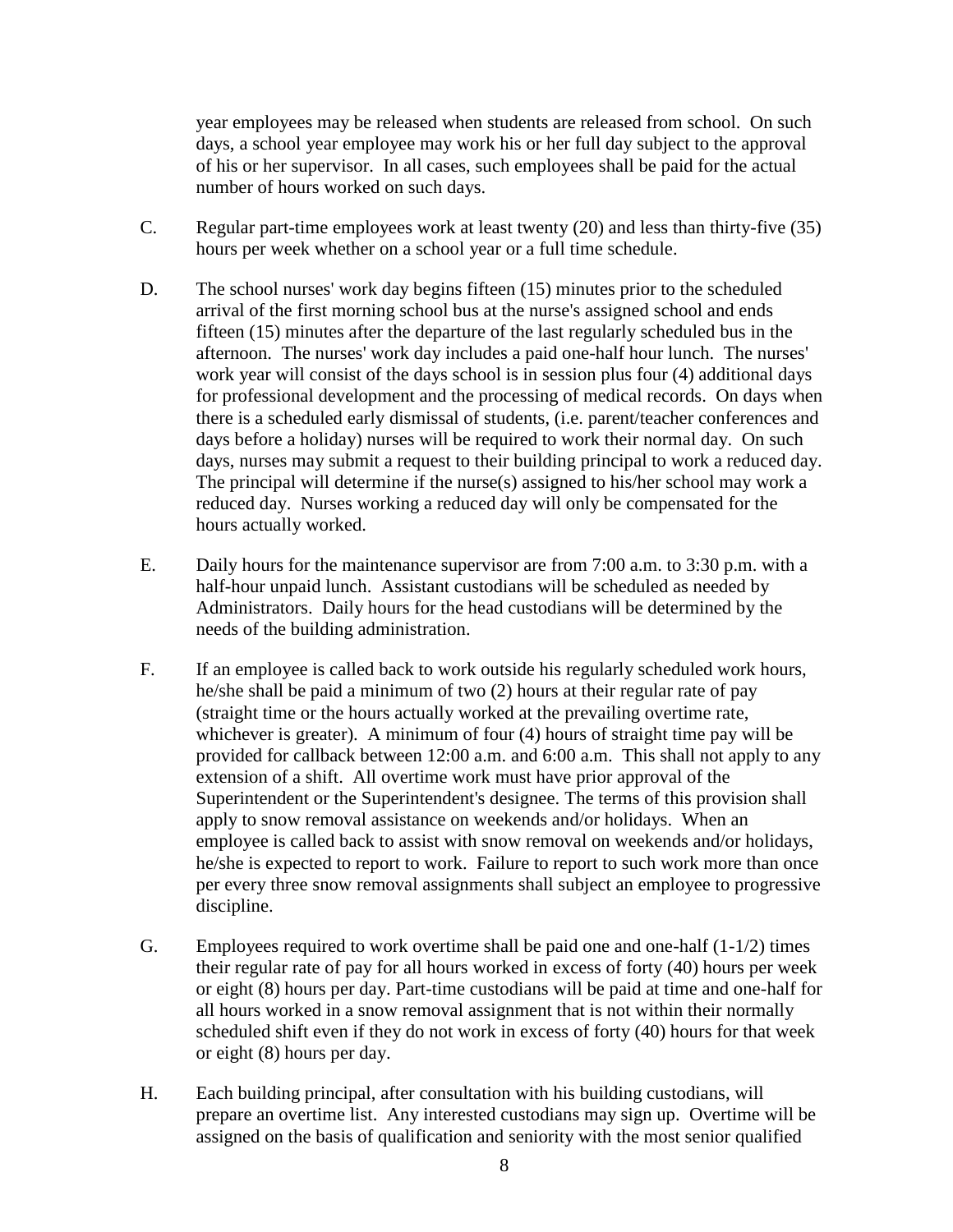volunteer in the building receiving the assignment first, and rotating through the list. If there is no volunteer, the most junior custodian on the list will be assigned the work. Overtime work will be offered to qualified full-time employees within the union first and then to regular part-time employees within the union.

- I. Overtime for maintenance will be assigned on the basis of seniority and rotated through the list of maintenance employees.
- J. For the purposes of this article, holiday, vacation, and sick leave shall be included as hours worked. There shall be no pyramiding of overtime as related to section G.
- K. Employees may be placed in any Region 16 school location to meet emergency requirements as determined by the Superintendent or his/her designee. If it is necessary for an employee to fill a position at a higher pay level, such employees will be entitled to the higher rate of pay for that position after one (1) working day.

The Board shall fill all higher classification positions with current bargaining unit members, if qualified, and shall then employ substitutes for an equal number of hours for the bargaining unit member who was temporarily reassigned.

- L. Administrators, after discussion and agreement with their full year and summer employees, may adjust the summer hours of employment. Such adjustment may not include either an increase or decrease in the scheduled number of hours worked without the approval of the Superintendent.
- M. The Board agrees to negotiate any significant impact resulting from a reduction of working hours, including but not limited to change of benefits.
- N. The Board will annually appoint a Nursing Coordinator to coordinate the Region's nursing activities and ensure that the Region's nursing procedures and practices are consistent with current medical practice and meet all legal requirements. The Nursing coordinator will be a member of the nursing staff. The Nursing Coordinator, in recognition of his/her extra duties and the additional time required, will receive a stipend of \$1,500.
- O. The Board will employ third shift custodians if, in the opinion of the Board, such custodians are required. Second shift (a shift starting at 5:00 P.M.) custodians will receive their classification rate plus one (\$1.00) dollar per hour. Third shift custodians will serve from 11:00 P.M. to 7:00 A.M. Payment for third shift custodians will be at their classification rate plus two (\$2.00) dollars per hour.
- P. At the Board's discretion, one of the night shift assistant custodians may be assigned additional supervisory type duties. A night shift supervisory custodian will receive one dollar (\$1.00) per hour in addition to the differential paid for the night shift work.
- Q. In addition to his/her regular pay, the high school head custodian will receive a \$1750.00 annual stipend.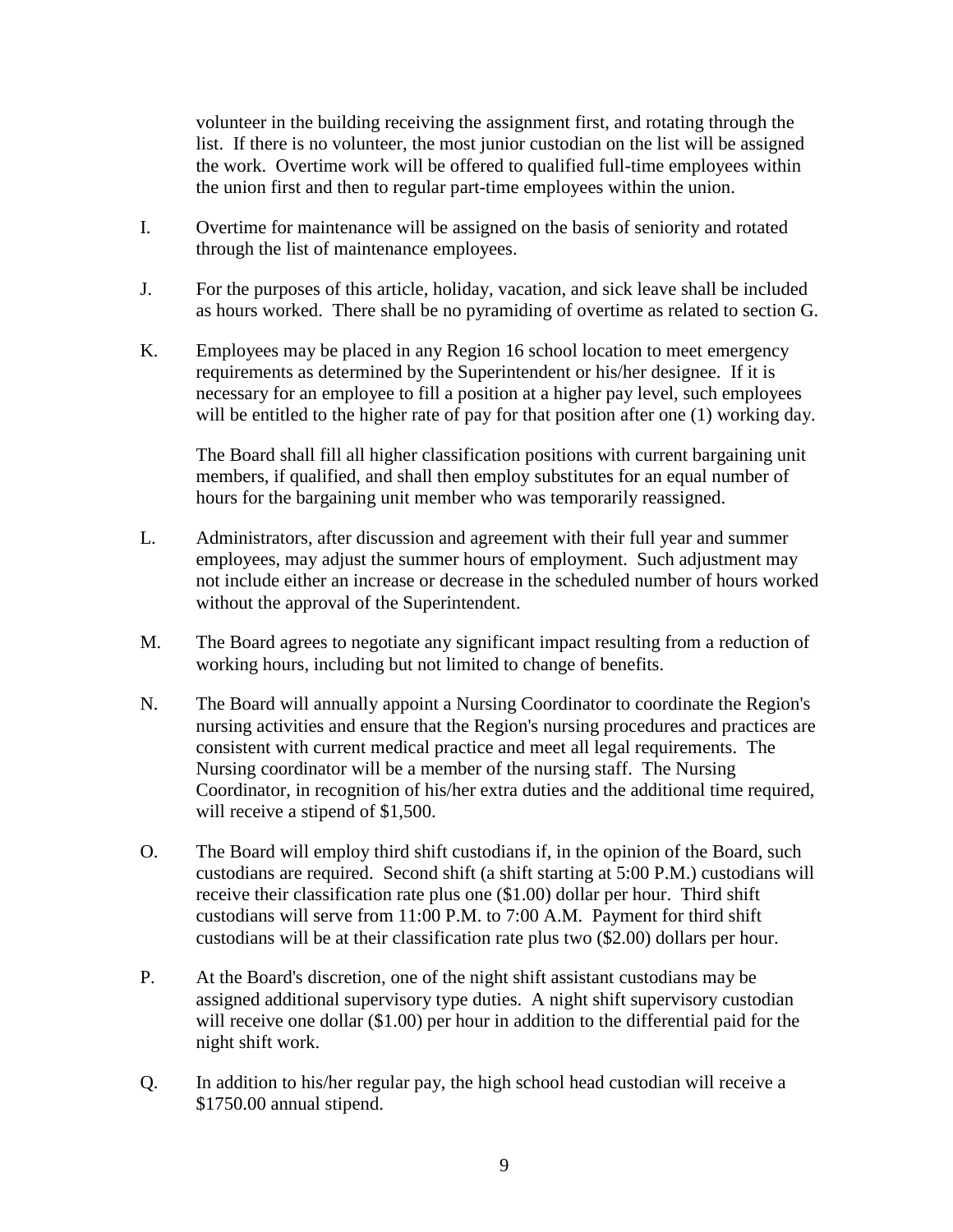## **ARTICLE X DISPLAY OF UNION MATERIAL**

The Board shall provide a bulletin board, or space on an existing bulletin board, in the school for the display of Union material.

## **ARTICLE XI AGENCY FEE AND DUES CHECK-OFF**

- 1. During the life of this Agreement, an employee retains the freedom of choice whether or not to become or remain a member of the Union.
- 2. Union dues shall be deducted by the employer from the paycheck of each employee who signs and remits to the employer an authorization form. Such deduction shall be discontinued upon written request of an employee thirty (30) days in advance.
- 3. Any employee who, within thirty (30) days after initial employment in the bargaining unit covered by this Agreement, fails to become a member of the Union or any employee whose Union membership is terminated for any reason or any employee who resigns from Union membership shall be required to pay an agency service fee under section 4.
- 4. The employer shall deduct the agency service fee from the paycheck of each employee who is required to pay such fee as a condition of employment each month toward the cost of the administering and negotiating of this Agreement and servicing of grievance provisions. Objections to this section by any non-union employee may be made in writing to UPSEU, Local 424, for review.
- 5. The United Public Service Employees Union (UPSEU), Local 424 shall notify the Board of Education by August 1 of the total individual dues or agency service fees to be deducted during the coming school year. A membership list shall be submitted to the Board of Education by September 1 of each year of this contract
- 6. The Administration will deduct the applicable dues or agency service fees from each employee's pay on a bi-weekly basis in equal amounts from September to June. The amount of dues or agency service fee deducted under this Article, together with a list of employees, shall be remitted to UPSEU, Local 424, within a week after the payroll period in which such deductions made together with a list of employees and their addresses for whom any such deduction is made.
- 7. The Union shall indemnify the employer for any liability or damages incurred, including reasonable attorney fees, if the employer is directly named in a suit or action while in compliance with this Article. Any dispute between the Board of Education and the Union over what is "reasonable" shall be settled by submitting the dispute to expedited arbitration under the terms of Article II, section F, s/s 2 and 3.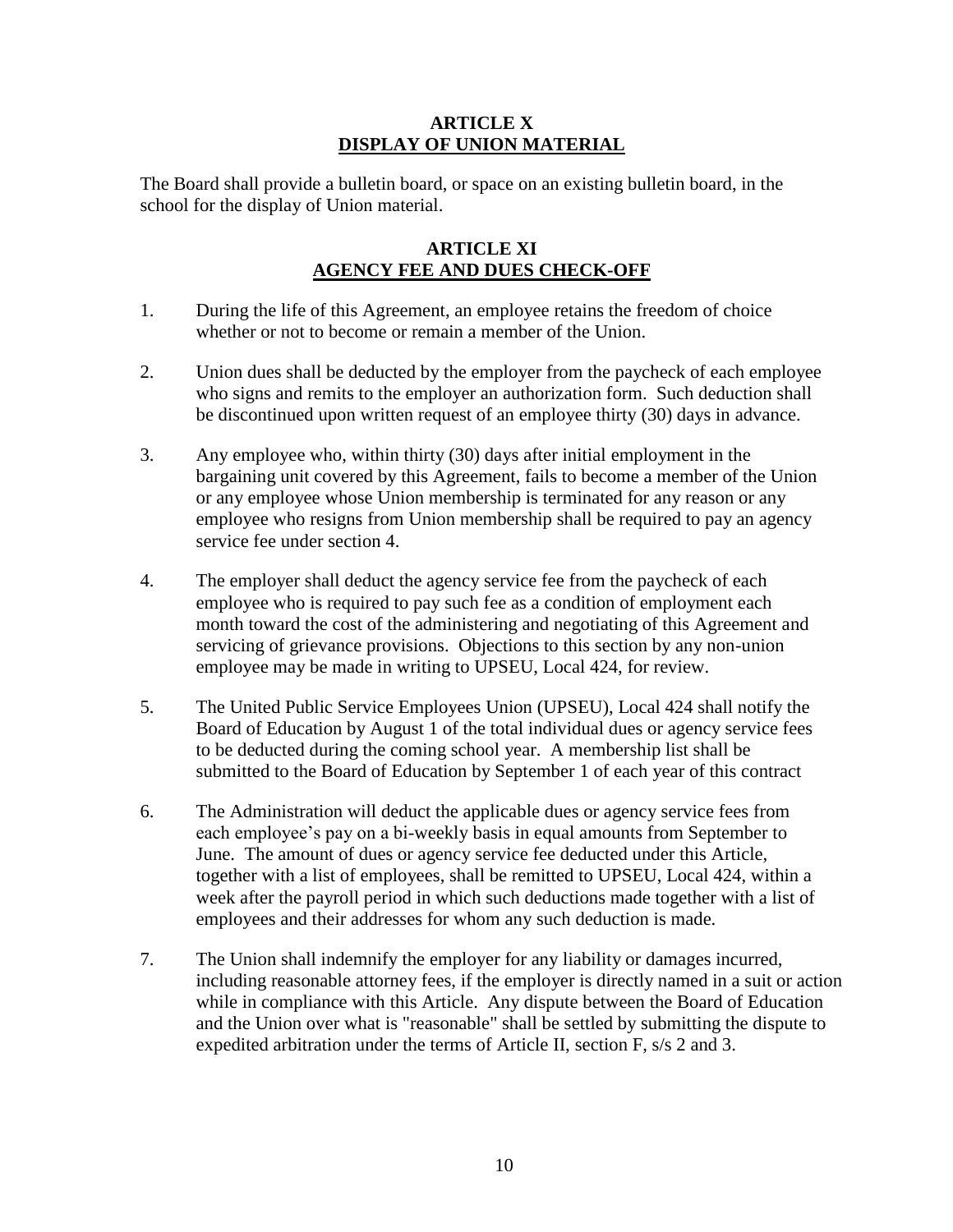## **ARTICLE XII PERSONAL DAYS**

Personal Days are available to employees for those compelling business situations which cannot be reasonably accommodated outside regular working hours.

- A. Each twelve (12) month employee of the bargaining unit is entitled to five (5) Personal Days, and each other member of the bargaining unit is entitled to four (4) Personal Days, per calendar or school year, whichever is applicable, and the employee shall be compensated for these days at his regular rate of pay. Part-time employees will be granted Personal Days on a pro-rata basis.
- B. Personal Days may be taken for the following reasons; Court or legal matters, house closings, wedding of self or member of the immediate family, attendance at graduation of self or member of the immediate family, birth of a child by wife or adoption of a child, funeral of a friend, and illness of a member of the employee's immediate family. The Superintendent, at his discretion, may grant Personal Days for other similar reasons. Employees may take two (2) personal days per year without specifying a reason.
- C. The employee must notify his/her Supervisor at least forty-eight (48) hours before he/she intends to take the Personal Day, and the Administration will grant the request provided there are no scheduling conflicts that would hamper the operation of the school.

In an emergency situation, the Superintendent may grant a Personal Day on shorter notice.

D. Personal Days granted under paragraph A may not be taken the day before or after a Holiday or school or employee vacation. Notwithstanding the preceding sentence, in extenuating circumstances the Superintendent of Schools may waive this provision. While the Superintendent's decision on this matter shall not be arbitrary or capricious, his/her decision on the matter shall be deemed final and shall not be subject to the grievance procedure.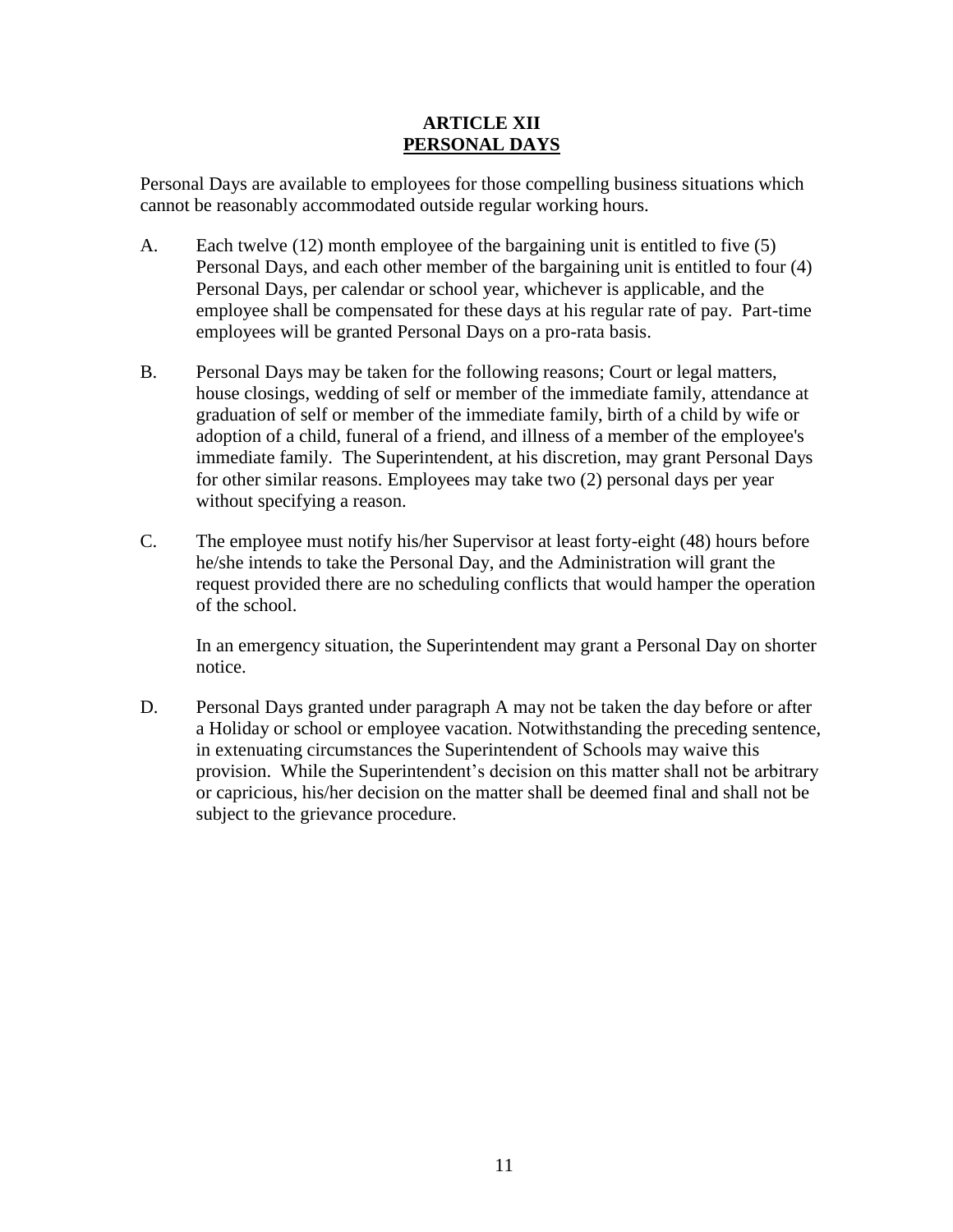## **ARTICLE XIII HOLIDAYS**

A. Paid holidays for full-time employees are:

| Labor Day                 | Good Friday         |
|---------------------------|---------------------|
| Thanksgiving Day          | <b>Memorial Day</b> |
| Friday after Thanksgiving | Independence Day    |
| Christmas Day             | President's Day     |
| New Year's Day            | Columbus Day        |
| Martin Luther King Day    | *Veteran's Day      |

If the Board of Education declares that school is in session on Veteran's Day, employees shall be expected to report to work and shall not receive holiday pay. In years when employees are expected to work on Veteran's Day, employees shall receive a paid holiday on the Day after Christmas.

- B. If a holiday occurs during an employee's paid vacation, that holiday will not be deducted from the employee's vacation time.
- C. School year employees shall be entitled to the following ten paid holidays:

| <b>Thanksgiving Day</b>   | <b>Memorial Day</b> |
|---------------------------|---------------------|
| Friday after Thanksgiving | President's Day     |
| Christmas Day             | Good Friday         |
| New Year's Day            | *Veteran's Day      |
| Martin Luther King Day    | Columbus Day        |

\*If the Board of Education declares that school is in session on Veteran's Day, employees shall be expected to report to work and shall not receive holiday pay. In years when employees are expected to work on Veteran's Day, employees shall receive a paid holiday on the Day after Christmas.

- D. Part-time employees shall be granted holiday time off on a pro-rata basis.
- E. Regular full year, part-time custodians shall be granted holiday time off according to section A on a pro-rata basis.
- F. Whenever school starts before Labor Day, it shall be a holiday for school year employees.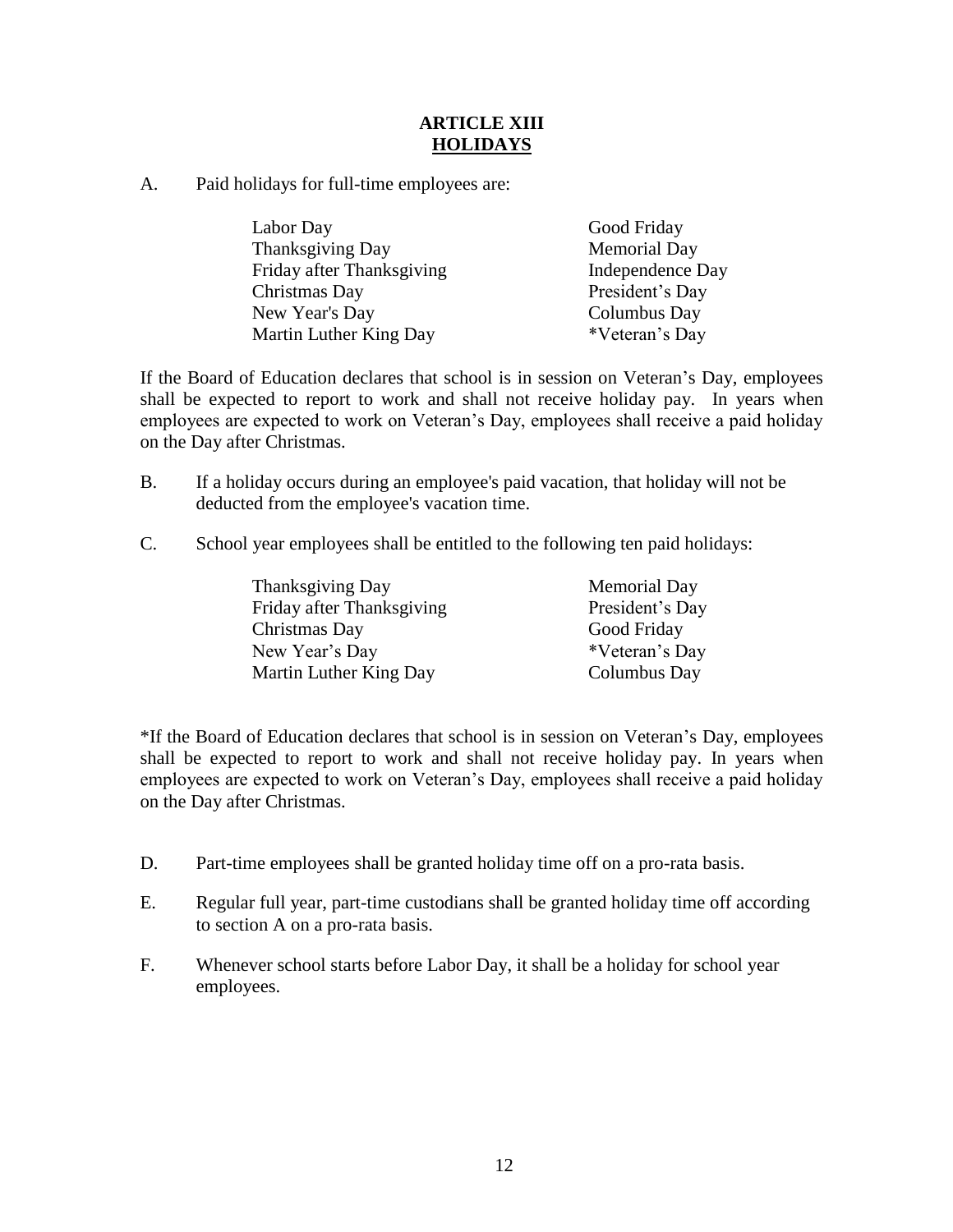## **ARTICLE XIV VACATIONS**

A. Each full-time, full-year employee covered by this Agreement is entitled to the following vacation with pay:

> After one full year of employment Two (2) weeks After five full years of employment Three (3) weeks After ten full years of employment Four (4) weeks After fifteen full years of employment, for employees hired on or before 12/31/05, and after twenty full years of employment for employees hired thereafter. Five (5) weeks

- B. Each full-time employee covered by the Agreement may carry a maximum of one (1) week's vacation over in any calendar year to the next calendar year only. Employees will state their preferences by April 30 for the following fiscal year. The administration will take the preferences into account. If a conflict arises, the senior employee will be granted his/her choice.
- C. Full time twelve-month employees shall be allowed to take one (1) week of their vacation entitlement while school is in session with the approval of their building principal and the Superintendent or his/her designee.
- D. All regular full year, part-time custodians shall be entitled to the following vacation with pay:

After one (1) full year of employment Two (2) prorated weeks After eight (8) full years of employment Three (3) prorated weeks After fifteen (15) full years of employmentFour (4) prorated weeks

## **ARTICLE XV SICK LEAVE**

- A. Full time, full year employees shall be entitled to fifteen (15) sick days on an annual basis. Seven and one half (7.5) of those days shall be granted on July 1st and the remaining seven and one-half (7.5) days shall be granted on January 1st cumulative to a maximum of one hundred sixty (160) days. School nurses employed prior to July 1, 1994 shall accrue one and a half (1.5) days per month worked accrued to two hundred ten (210) days.
- B. School year employees shall be entitled to twelve (12) sick days on an annual basis. Six  $(6)$  of those days shall be granted on July 1st and the remaining six  $(6)$  days shall be granted on January 1st, cumulative to one hundred twenty (120) days. Part-time employees will receive personal sick leave on a pro-rata basis.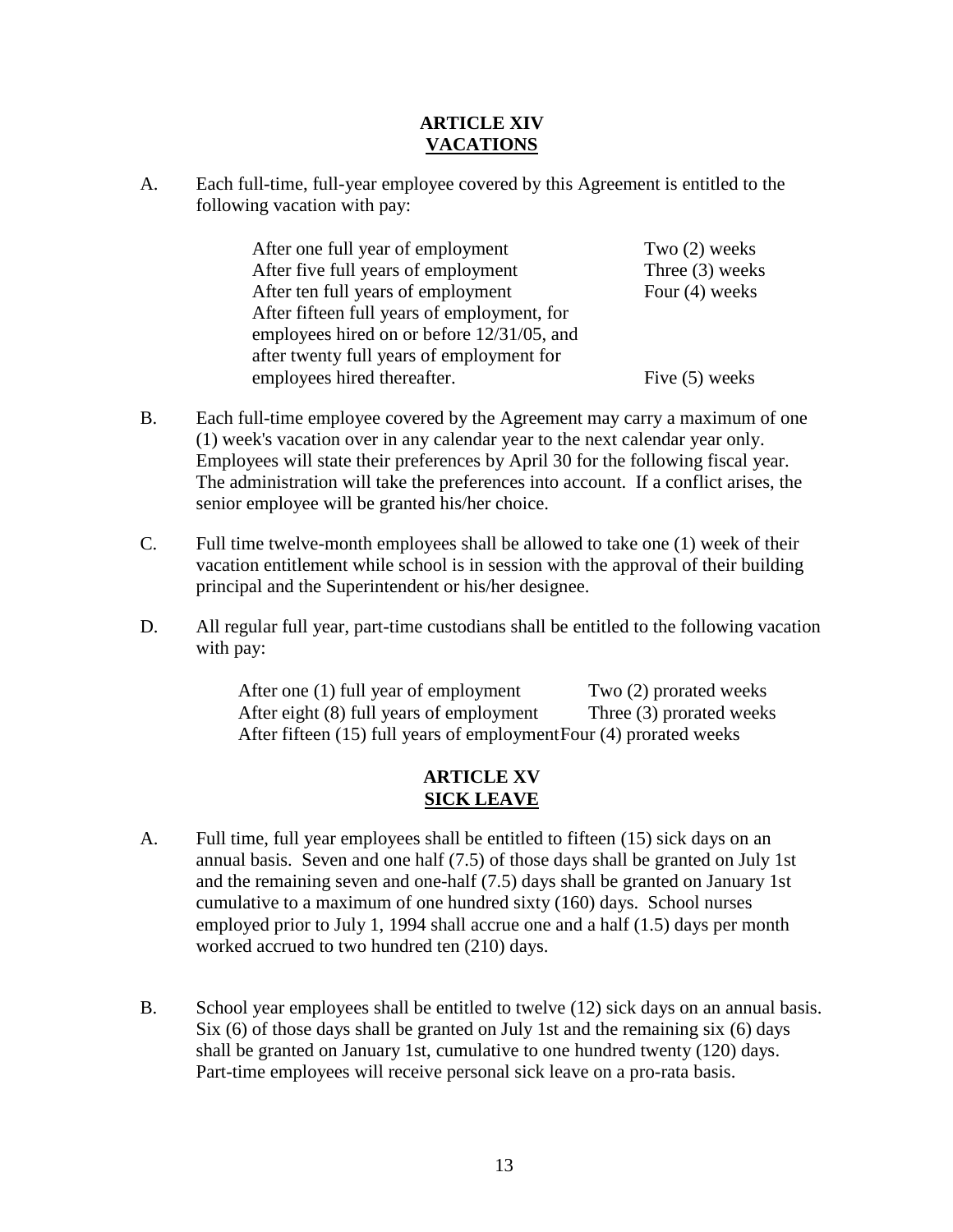- C. New employees will begin to accumulate sick leave after completing their employment probationary period. If their employment begins after the 15th of the month, there will be no credit for that month.
- D. Beginning each school year the Superintendent's office will make available to each employee the number of his/her accumulated sick leave days.
- E. Upon full retirement as defined in the pension plan, including at least ten (10) years of service in Region 16, an employee shall be entitled to pay for unused accrued sick leave at a rate of twenty dollars (\$20) per day for days in excess of one hundred (100). School nurses hired prior to July 1, 1994 shall have a payoff cap of sixty (60) days regardless of the number of days over one hundred (100) they have.
- F. Employees may use up to three (3) days of their sick leave per year for illness of the employee's spouse, parent or child.
- G. All absences shall be submitted through the District's automated electronic substitute call system.

## **ARTICLE XVI COMPASSIONATE LEAVE**

Five consecutive days with full pay will be granted in the case of the death of a member of an employee's immediate family. Immediate family shall be defined as a sibling, spouse, child, parent, grandparent, and grandchild. In the case of the death of in-laws in the same relationship or an employee's aunt or uncle, the employee shall be granted up to three consecutive days with full pay. Due to extenuating circumstances, the Superintendent may grant additional Compassionate Leave at his/her discretion.

## **ARTICLE XVII JURY DUTY**

An employee who is called for Jury Duty shall receive the necessary leave to fulfill this legal obligation. This leave shall not be deducted from sick leave or personal days. The staff member shall receive a rate of pay equal to the difference between the employee's salary and the jury fee. A copy of the original jury duty notification should be attached to the personal day form when it is submitted to District Office. Upon completion, a copy of the "served" jury duty form should be sent to the District Office in time to avoid any loss of pay.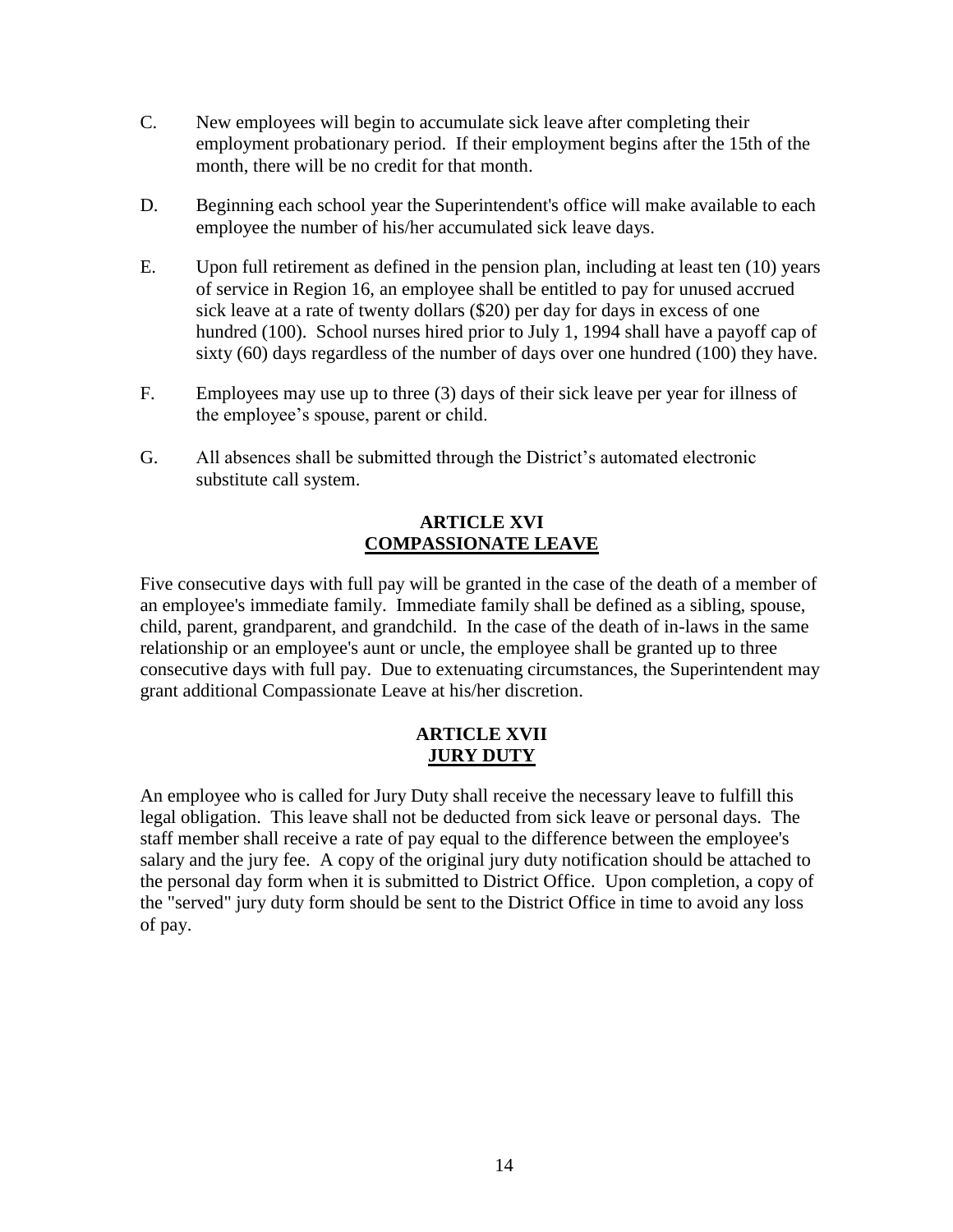### **ARTICLE XVIII LEAVES WITHOUT PAY**

- A. Leaves of absence without pay may be granted by the Superintendent for a limited, definite period not to exceed six (6) months for the following reasons:
	- 1. For health reasons, upon advice of physician.
	- 2. For other personal reasons subject to the review and recommendation of the Superintendent.
- B. Application for such leave of absence must be made in writing, four (4) weeks in advance, stating the reason for the request and the length of time desired. This time limit may be waived in emergency situations. A leave of absence expires automatically at the date of expiration approved for the leave. If an extension is required, it must be approved by the Board.
- C. Accumulated seniority shall not be lost during the leave of absence. Insurance may be purchased by the employee at group rates, during the leave without pay period.

#### **ARTICLE XIX INSURANCE AND HEALTH BENEFITS**

- A. The Board of Education will provide the following Insurance and Health Benefits for each full-time, i.e. thirty (30) hours or more per week, full year or school year employee: Anthem Blue Cross Plan. The Dental Rider shall be provided for the individual bargaining unit member. The individual may purchase the family dental plan by paying the difference between the individual rate and the family plan rate. The Board shall provide Term Group Life Insurance coverage in the face amount of \$25,000 for all employees in the bargaining unit.
- B. These coverages will continue unless changed by mutual agreement between the Board and the Union.
- C. Employees covered by this Agreement who retire from Regional School District No. 16 can continue (at group rates) the various insurance coverages, provided they pay the full cost of these coverages, and provided the insurance carriers agree to the continuances.
- D. Effective July 1, 2017, the Board shall provide eighty- percent (80.0%) of the cost of Health Insurance, for each full-time employee. Participating full-time employees shall pay twenty percent (20.0%) of the cost. A payroll deduction plan for the employees shall be implemented. As of July 1, 2018, these ratios change to seventy-nine percent (79.0%) Board and twenty-one percent (21.0%) employee. As of July 1, 2019, these ratios change to seventy-eight percent (78.0%) Board and twenty-two percent (22.0%) employee.
- E. Paragraphs A, B, and D above apply to full-time employees only. Effective July 1, 2008, the Century Preferred Plan will include the following components as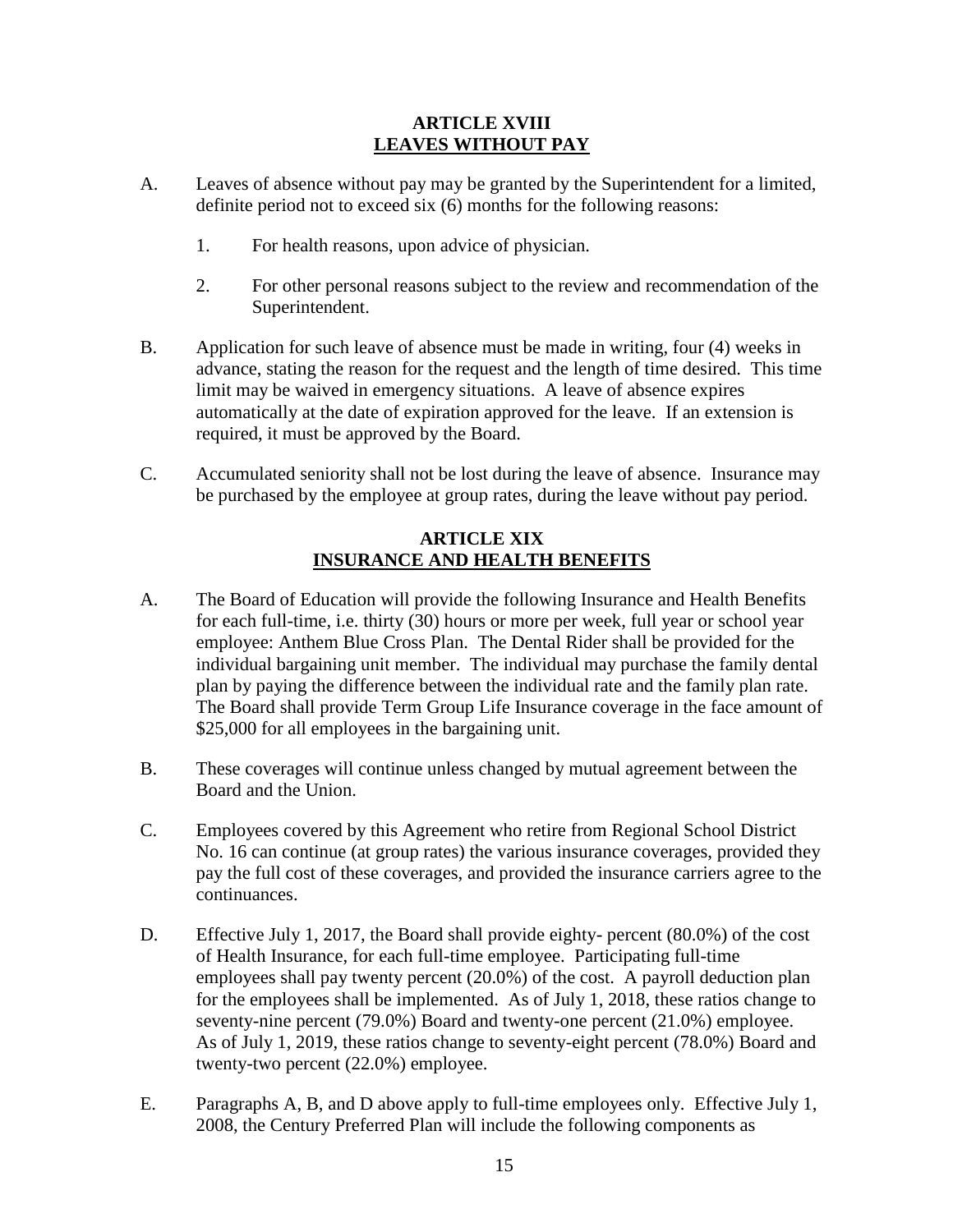described in the PPO Alt. #1 medical plan changes explained during negotiations. A complete copy of the revised health insurance plan is on file in the Superintendent's office.

|                                   | 2017-2020          |
|-----------------------------------|--------------------|
| Office Visit Copay                | \$25               |
| <b>Inpatient Admission Copay</b>  | \$300              |
| <b>Outpatient Surgery Copay</b>   | \$250              |
| <b>Emergency Room Copay</b>       | \$100              |
| <b>Urgent Care Copay</b>          | \$50               |
| <b>High Cost Diagnostic Copay</b> | N/A                |
| Out-of-network (OON) services:    |                    |
| <b>OON</b> Deductible             | \$300/500/600      |
| <b>OON</b> Coinsurance            | 80/20%             |
| <b>OON</b> Coinsurance Max        | \$1200/2400/3600   |
| <b>OON</b> Out-of-pocket Max      | \$1000/2000/2500   |
| <b>Prescription Coverage:</b>     |                    |
| RX Copay                          | 75 cents           |
| Mail Order Copay                  | 1x                 |
| <b>RX Day Supply</b>              | 30/100             |
| <b>RX</b> Maximum                 | \$500              |
| <b>RX</b> Edits                   | Full managed edits |

## **ARTICLE XIX-B PENSION**

- 1. The Employer agrees to provide all employees covered by this Agreement with pension benefits under the Service Employees International Union National Industry Pension Fund (hereinafter "Pension Fund").
- 2. The Employer agrees to become and remain a participating employer in the SEIU Pension Fund for as long as it has an obligation to contribute to the Pension Fund pursuant to the terms of this collective bargaining agreement, including any renewals or extensions thereof.
- 3. (a) Effective no later than December 25, 2011, the Employer will withdraw from the SEIU Pension Fund under the following conditions: The Board will be responsible for paying all withdrawal liability costs calculated pursuant to the terms of the Pension Fund. At this time, these costs are estimated to be \$172,000 a year for twenty (20) years, the precise actual costs to be determined by the Trustees of the Fund.

(b) The Employer agrees to furnish the Pension Fund with monthly remittance reports containing such information, in such manner, and on such form as may be required by the Trustees of the Fund.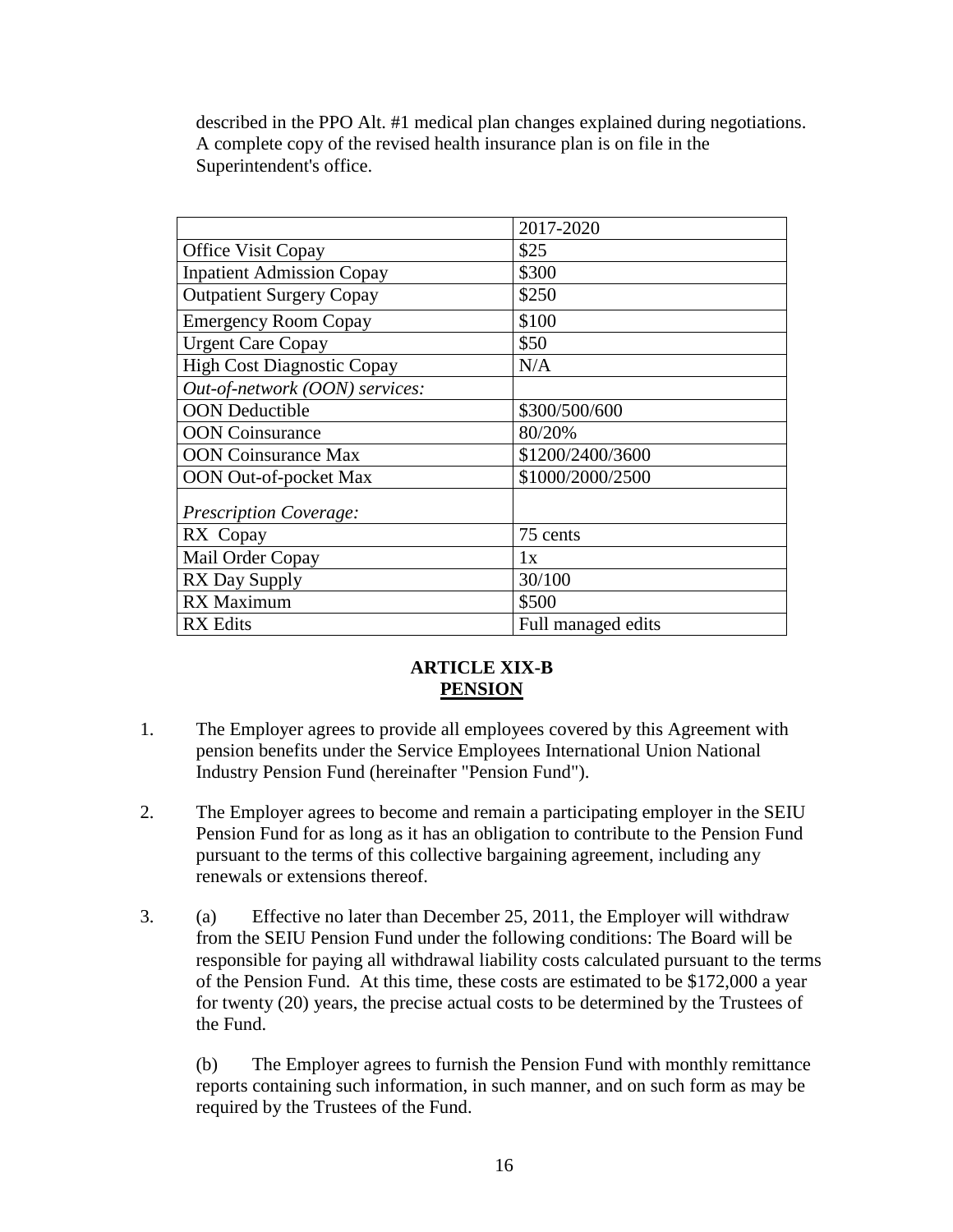(c) Contributions and remittance reports shall be delivered to the Pension Fund on or before the fifteenth (15th) day of each month for the preceding month or before such other date as the Trustees may hereafter determine.

- 4. The Employer and the Union agree to cooperate with the Administrator and the Trustees of the Pension Fund in distributing Plan booklets, literature, and other documents and in obtaining and providing such census data as may be required by the Fund's Administrator.
- 5. The Employer agrees to permit the Trustees or any authorized agent of the Pension Fund, including independent auditors, to inspect and audit any of its records necessary to ensure compliance with this Agreement or to otherwise enable the Trustees to discharge their legal responsibilities. In the event that an audit of the Employer's records discloses any underpayment of contributions required by this agreement, the audit cost shall be payable by the Employer.
- 6. The Employer agrees that, should it default or become delinquent in any of its obligations to the Pension Fund as set forth in this Article, it shall be liable for such penalties and costs as may be provided for by the Trust Agreement, the Pension Plan, or the resolutions of the Trustees including, but not limited to, a late payment penalty, interest, liquidated damages, and all costs of collection including reasonable attorneys and accounting fees.
- 7. The undersigned parties acknowledge that the provisions of this Article and the participating of the employees covered by it are subject to approval by the Trustees of the Pension Fund.
- 8. (a) For bargaining unit members who are vested in the Pension Fund at the time of withdrawal, the Board will contribute 85 cents per hour effective January 1, 2018 to a 403(b) tax deferred savings plan.

(b) For bargaining unit members who are not vested in the Pension Fund at the time of withdrawal, the Board will contribute \$1.05 per hour to a 403(b) taxdeferred savings plan.

(c) The 403 (b) tax-deferred savings plan referenced above shall be administered by VOYA Financial or another mutually agreed upon administrator and shall have the following provisions apply to said plan:

- i. Immediate vesting of employer contribution;
- ii. Mandatory employee participation;
- iii. Employees shall designate with the administrator (e.g. VOYA Financial) how such funds are invested through the options available through the administrator;
- iv. No personal loans shall be allowed through said account; and
- v. Employees may contribute a portion over and above the employer's contribution up to the maximum amount permitted by the IRS.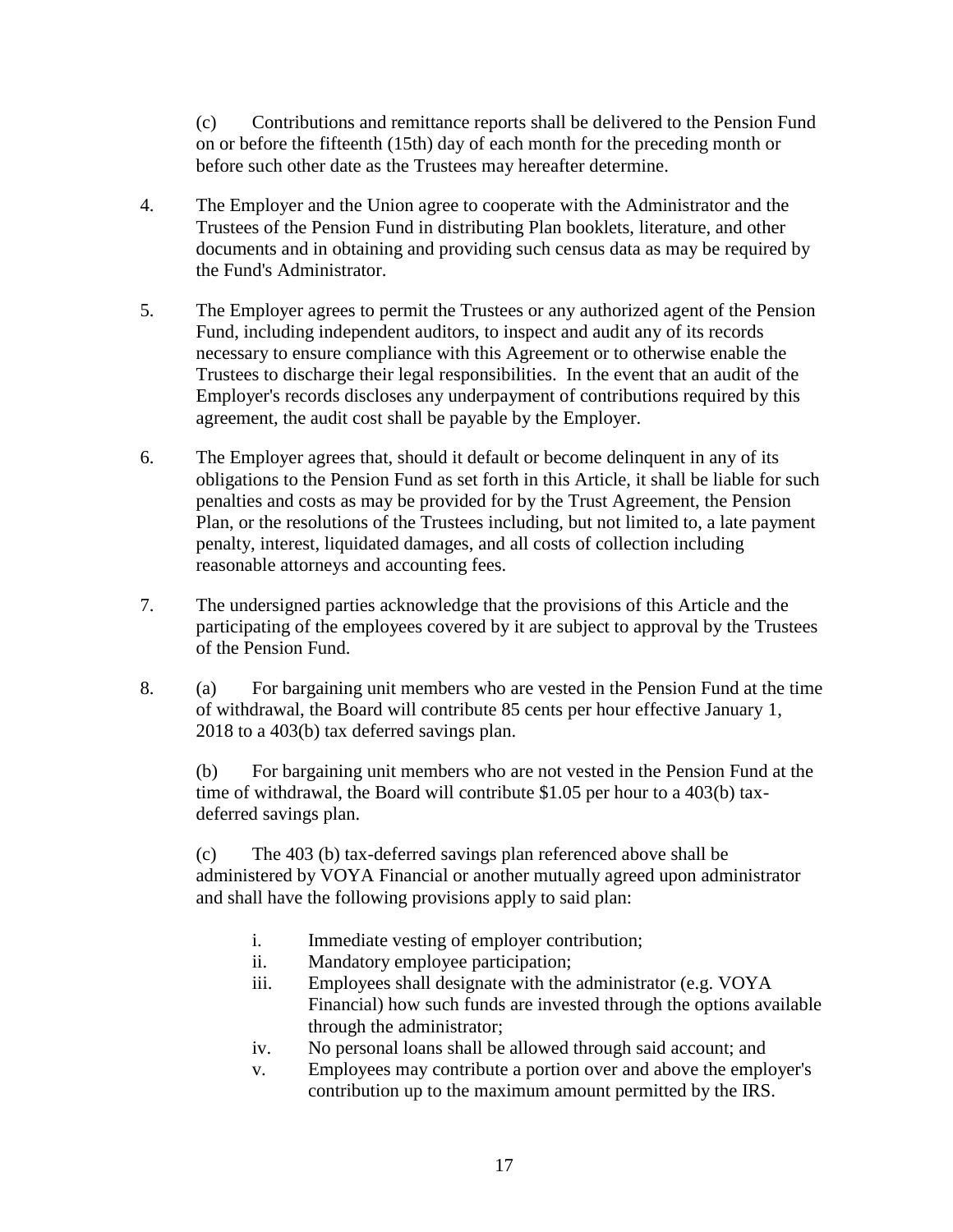Such 403(b) tax-deferred savings plan shall be effective no later than one hundred twenty (120) calendar days after the award of the panel in CSBMA Case No. 2012-MBA-141. The employer and the employee contributions shall be escrowed from the effective date referenced in sections 8(a) and 8(b) of this Article until the new plan is implemented.

## **ARTICLE XX LONGEVITY PAY**

A. For long and faithful service, the Board shall institute a longevity pay to be given to all bargaining unit members at the completion of

| Ten $(10)$ years through fourteen $(14)$ years   | \$250 |
|--------------------------------------------------|-------|
| Fifteen $(15)$ years through twenty $(20)$ years | \$350 |
| Twenty-one (21) years through retirement         | \$500 |

B. Payment shall be made on the closest payday following the anniversary date of the employee's completion of his/her longevity year. No prorated longevity payment will be made to an employee who leaves prior to his/her anniversary date. Longevity benefits shall not apply to employees hired on or after January 1, 2015.

## **ARTICLE XXI SALARY**

- A. Hourly salary rates for existing positions will be determined by the Board and the Union at each scheduled contract renegotiations, and the employees will be paid in accordance with these rates. The rates for the existing positions under this contract appear in Appendix A and are attached hereto and made a part of this contract.
	- 1. All new employees are to be paid the minimum wage rate.
	- 2. All bargaining unit members, who have worked in the service of the Board in another bargaining unit position, upon being promoted to a higher paying bargaining unit position, shall be placed on the pay scale at the hourly rate closest to the previous rate, which does not result in a reduction in pay.

If an employee transfers or is assigned to a lower paying bargaining unit position, that person stays on the same level (i.e. minimum, regular or maximum) he/she was on before the job change.

- B. Any food service worker who attains certification at his/her level through the American and/or CT School Food Services Association, shall be entitled to an annual benefit of one hundred (\$100.00) dollars, to be paid each December from the date of which the certification was obtained. In order to receive this yearly benefit, certification must be kept up-to-date at the employee's level of employment.
- C. At a school with a minimum of six (6) secretaries, one will be designated Lead Secretary and will receive an annual stipend. The amount of the annual stipend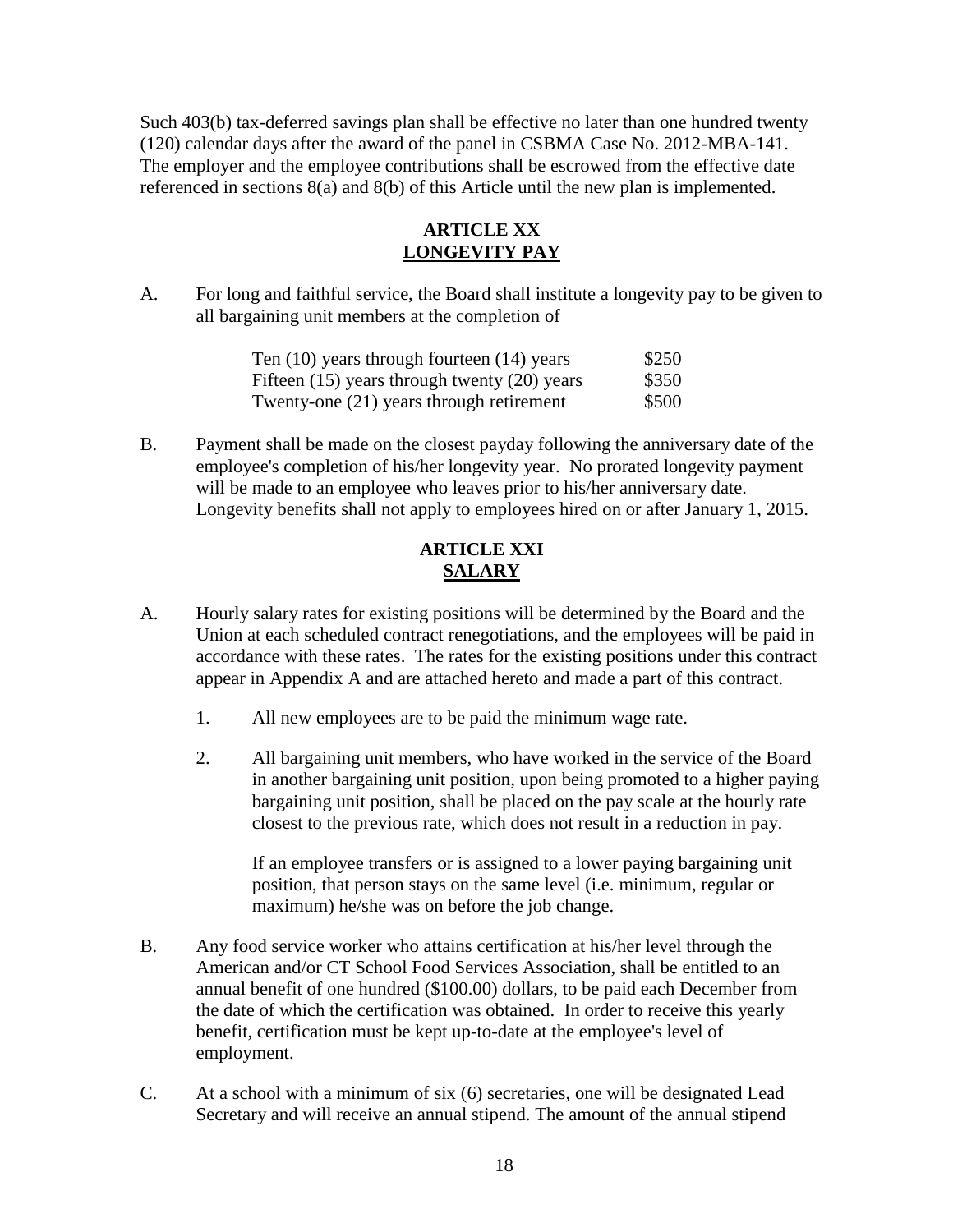shall be \$650 for the duration of this contract. A job description for Lead Secretary will be developed by the administration.

D. As of July 1, 2011, any paraprofessional, media center technician and/or technology support technician who has successfully completed the "para pro" test, or who has been excused from taking the test due to having achieved an associate degree, shall receive, annually, a stipend in the amount of \$100.00.

### **ARTICLE XXII DRESS CODE**

Region 16 employees will abide by the following standards for their appearance and personal hygiene while at work:

- Employees shall have a clean, neat, and well-groomed appearance.
- Cuts, rashes, and minor skin irritations are to be covered with clean bandages.
- Employees must wash their hands before leaving the restroom, and should not use toothpicks while on duty.

In order to present a consistent and professional appearance to our community, custodians and maintenance personnel will:

- Be issued five Region 16 uniform shirts. The employees will be responsible for cleaning and maintaining their own shirts.
- The Region 16 shirts will be worn year round, including the summer months.
- Employees will be responsible for shirts that are lost, stolen, or damaged due to neglect. Replacement shirts will be ordered by the school district and charged to the employee if it is determined that neglect was involved.
- Replacement shirts, due to normal wear, will be issued at no charge to the employee. The employee must turn in the worn shirt when they are issued a replacement shirt.
- Employees are not to wear sweatpants or any pants with holes in them.
- For safety reasons, employees must wear shoes with a closed toe and heel.
- ID badges must be worn and be visible to staff, students, and guests of the school.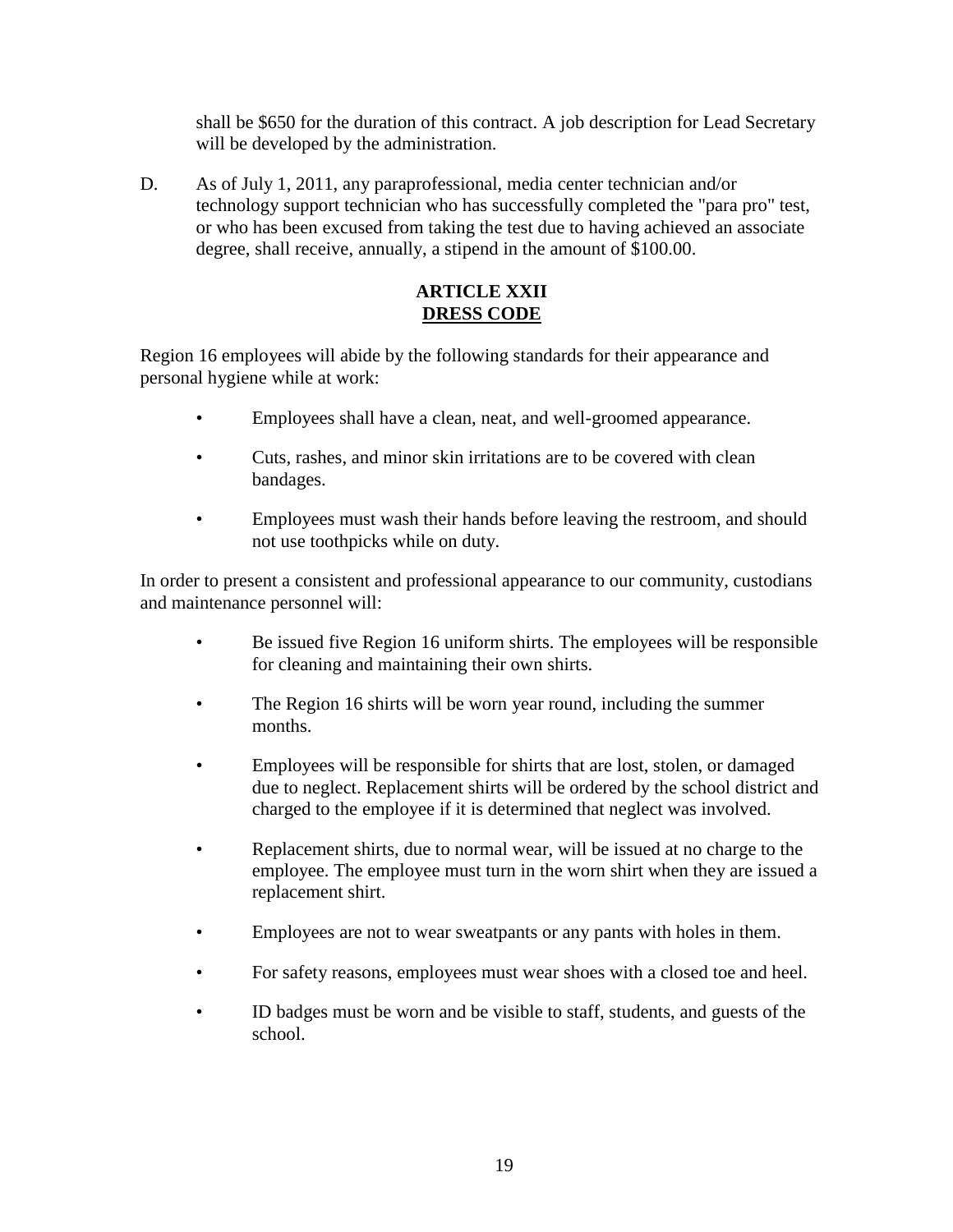#### **ARTICLE XXIII SALARY PAYMENTS**

Salary payments to full-time persons covered by this Agreement will be paid every other week in twenty-six (26) equal installments each year. School year employees will be paid bi-weekly between the months of September and June. All employees will be paid by direct deposit.

#### **ARTICLE XXIV SCOPE OF AGREEMENT**

This Agreement does not limit or restrict the Board or bind the Administration of the schools or any authorized representative of the Board in the discharge of duties and responsibilities, as prescribed by the Board.

The Board reserves and retains, whether exercised or not, all the lawful and customary rights, powers and prerogatives of public school management. Such rights include but are not limited to establishing standards of productivity and performance of its employees, determining the mission of the Board and the methods and means necessary to fulfill that mission, including the discontinuation of services, positions or programs in whole or in part; the determination of the content of job classification; the appointment, promotion, assignment, direction and transfer of personnel; the suspension, demotion, discharge or any other appropriate action against its employees; the relief from duty of its employees because of lack of work or for other legitimate reasons; the establishment of reasonable work rules; and the taking of all necessary actions to carry out its mission.

## **ARTICLE XXV DURATION**

The provisions of this Agreement shall be effective as of the date of execution and shall remain in full force and effect to and including June 30, 2020.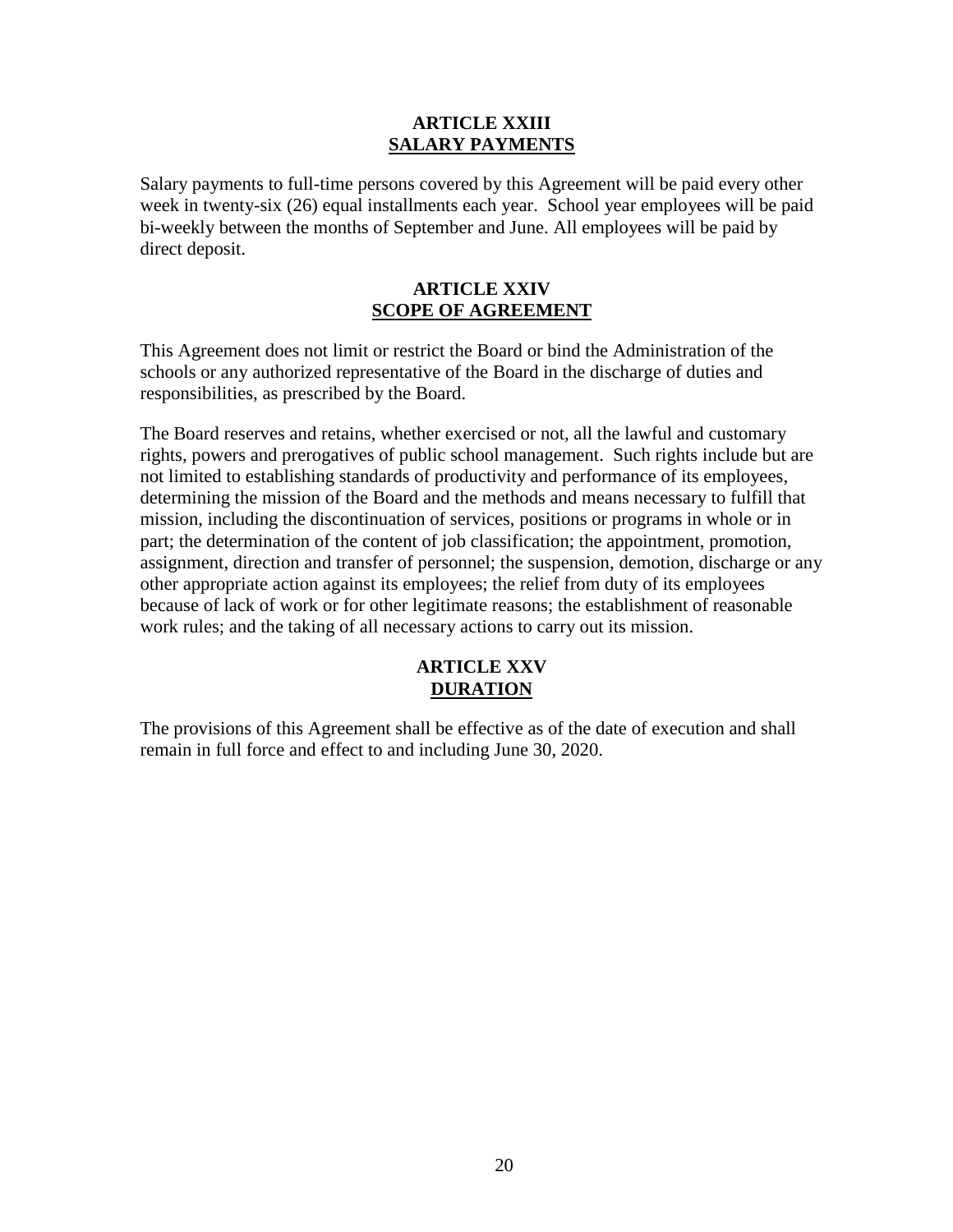#### **ARTICLE XXVI SIGNATURE BLOCK**

IN WITNESS WHEREOF, the parties hereunto have caused these presents to be executed by their proper officers, hereunto duly authorized, and their seals affixed hereto as of the date and year first above written.

Region 16 Board of Education Region 16 Non-Certified Employees Unit

Sheryl Feducia, Chairperson Steve Martoni, Unit President

By: \_\_\_\_\_\_\_\_\_\_\_\_\_\_\_\_\_\_\_\_\_\_\_\_ By: \_\_\_\_\_\_\_\_\_\_\_\_\_\_\_\_\_\_\_\_\_\_\_\_\_\_\_\_

By: \_\_\_\_\_\_\_\_\_\_\_\_\_\_\_\_\_\_\_\_\_\_\_\_\_\_\_\_\_\_\_

Kevin E. Boyle, Jr., UPSEU President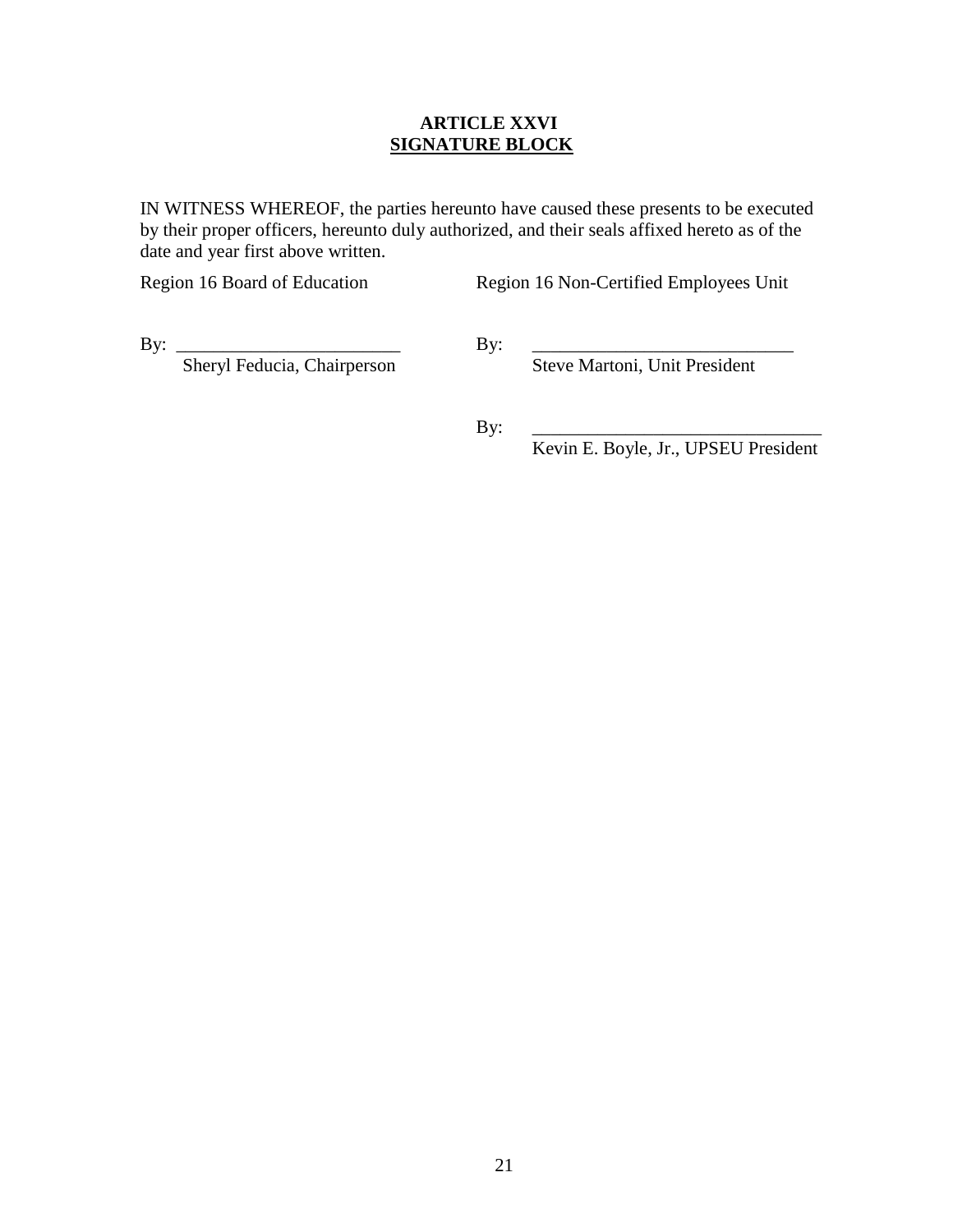#### **APPENDIX A**

#### **2017-2018**

| Position                               | Step 1 | Step 2 | Step 3 | Step 4 | Step 5 |
|----------------------------------------|--------|--------|--------|--------|--------|
| Payroll Clerk                          | 20.03  | 20.96  | 21.89  | 23.06  | 24.22  |
| Secretaries                            | 19.70  | 20.61  | 21.52  | 22.68  | 23.83  |
| <b>Accounts Payable Clerk</b>          | 19.67  | 20.58  | 21.48  | 22.62  | 23.76  |
| Media Center Technicians               | 17.36  | 18.19  | 19.01  | 20.17  | 21.32  |
| <b>Technology Support Technicians</b>  | 18.34  | 19.17  | 20.00  | 21.16  | 22.31  |
| <b>Instructional Paraprofessionals</b> | 15.62  | 16.44  | 17.25  | 18.36  | 19.47  |
| <b>Head Custodians</b>                 | 20.85  | 22.06  | 23.25  | 24.36  | 25.46  |
| <b>Assistant Custodians</b>            | 15.55  | 16.21  | 16.85  | 18.00  | 19.13  |
| Maintenance                            | 23.25  | 24.36  | 25.46  | 26.85  | 28.23  |
| <b>School Nurses</b>                   | 30.45  | 31.57  | 32.70  | 33.94  | 35.18  |
| Cook Manager                           | 16.62  | 17.51  | 18.40  | 19.43  | 20.44  |
| <b>Assistant Cooks</b>                 | 13.83  | 14.72  | 15.60  | 16.59  | 17.57  |
| <b>General Kitchen Workers</b>         | 12.58  | 13.48  | 14.37  | 15.37  | 16.35  |
| <b>Hall Monitor</b>                    | 15.13  | 15.95  | 16.76  | 17.81  | 18.85  |
| Nurse's Aide                           | 19.70  | 20.61  | 21.52  | 22.68  | 23.83  |
| Receptionist                           | 17.04  | 17.45  | 17.86  | 18.53  | 19.19  |

The parties have agreed to a new wage schedule structure for 2017-2020.

Employees at the Minimum rate in 2016-17 will be placed on Step 2 of the schedule in 2017-18. Employees at the Regular rate in 2016-17 will be placed on Step 4 of the schedule in 2017-18. Employees at the Maximum rate in 2016-17 will be placed at Step 5 of the schedule in 2017-18. Employees at rates between the Minimum and Maximum rates will be placed on the new schedule at the step that gives them an increase.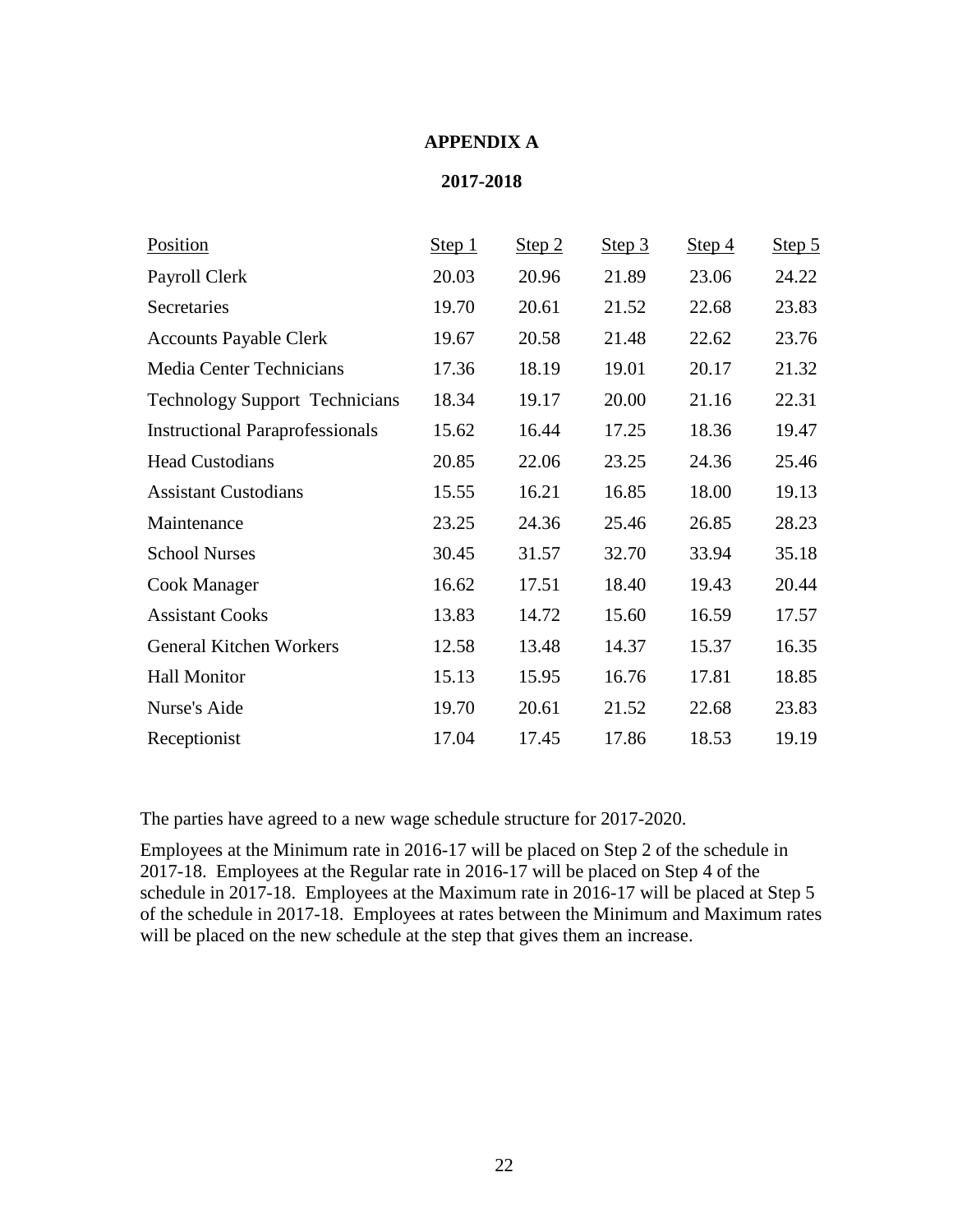# **APPENDIX B**

# **2018-2019**

| Position                               | Step 1 | Step 2 | Step 3 | Step $4$ | Step 5 |
|----------------------------------------|--------|--------|--------|----------|--------|
| Payroll Clerk                          | 20.53  | 21.48  | 22.44  | 23.64    | 24.83  |
| Secretaries                            | 20.19  | 21.13  | 22.06  | 23.25    | 24.43  |
| <b>Accounts Payable Clerk</b>          | 20.16  | 21.09  | 22.02  | 23.19    | 24.35  |
| Media Center Technicians               | 17.79  | 18.64  | 19.49  | 20.67    | 21.85  |
| <b>Technology Support Technicians</b>  | 18.80  | 19.65  | 20.50  | 21.69    | 22.87  |
| <b>Instructional Paraprofessionals</b> | 16.01  | 16.85  | 17.68  | 18.82    | 19.96  |
| <b>Head Custodians</b>                 | 21.37  | 22.61  | 23.83  | 24.97    | 26.10  |
| <b>Assistant Custodians</b>            | 15.94  | 16.62  | 17.27  | 18.45    | 19.61  |
| Maintenance                            | 23.83  | 24.97  | 26.10  | 27.52    | 28.94  |
| <b>School Nurses</b>                   | 31.21  | 32.36  | 33.52  | 34.79    | 36.06  |
| Cook Manager                           | 17.04  | 17.95  | 18.86  | 19.92    | 20.95  |
| <b>Assistant Cooks</b>                 | 14.18  | 15.09  | 15.99  | 17.00    | 18.01  |
| <b>General Kitchen Workers</b>         | 12.89  | 13.82  | 14.73  | 15.75    | 16.76  |
| <b>Hall Monitor</b>                    | 15.51  | 16.35  | 17.18  | 18.26    | 19.32  |
| Nurse's Aide                           | 20.19  | 21.13  | 22.06  | 23.25    | 24.43  |
| Receptionist                           | 17.47  | 17.89  | 18.31  | 18.99    | 19.67  |

Employees shall NOT advance a step on the wage schedule in 2018-19.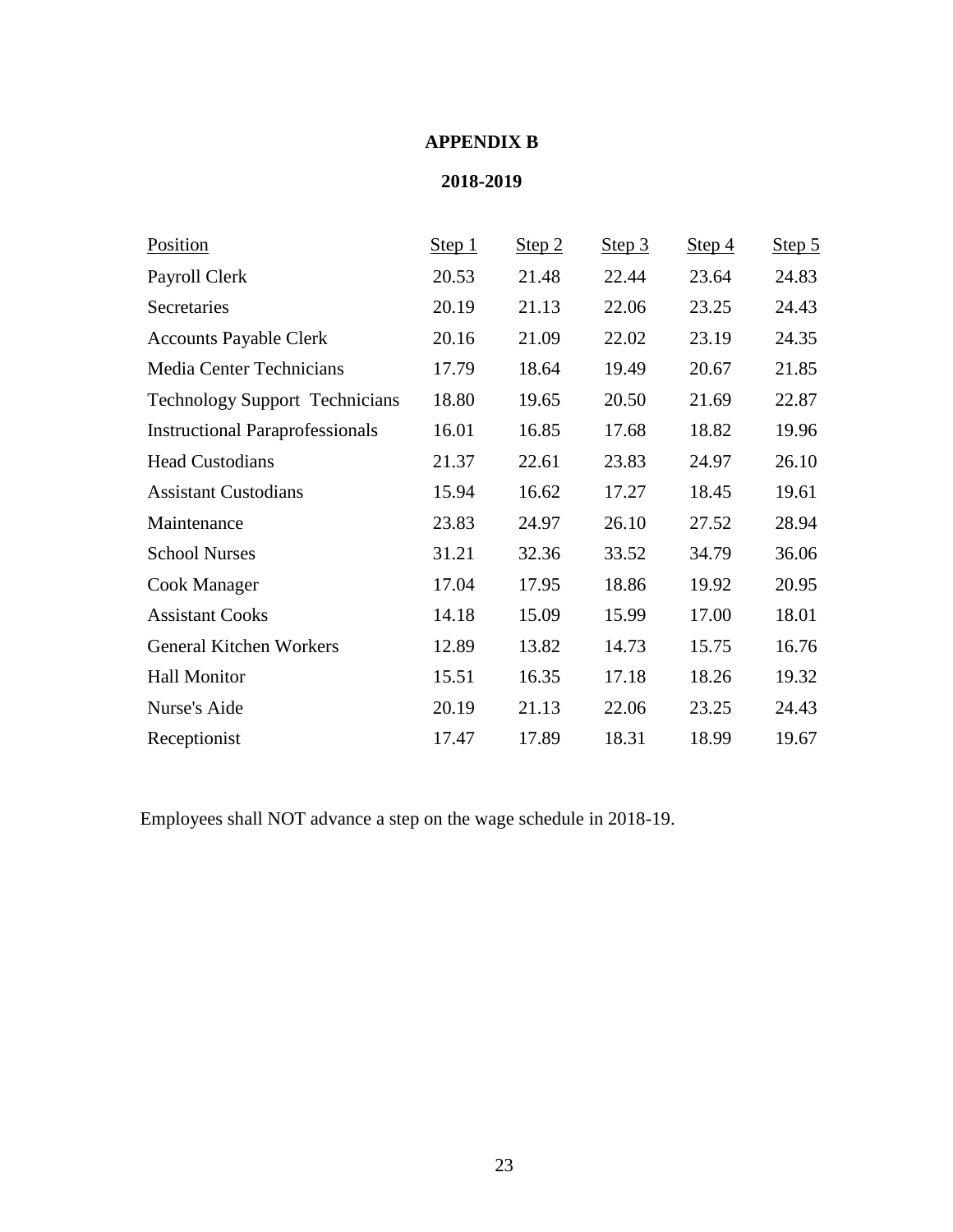# **APPENDIX C**

# **2019-2020**

| Position                               | Step 1 | Step 2 | Step 3 | Step 4 | Step 5 |
|----------------------------------------|--------|--------|--------|--------|--------|
| Payroll Clerk                          | 20.53  | 21.48  | 22.44  | 23.64  | 25.45  |
| Secretaries                            | 20.19  | 21.13  | 22.06  | 23.25  | 25.04  |
| <b>Accounts Payable Clerk</b>          | 20.16  | 21.09  | 22.02  | 23.19  | 24.96  |
| Media Center Technicians               | 17.79  | 18.64  | 19.49  | 20.67  | 22.40  |
| <b>Technology Support Technicians</b>  | 18.80  | 19.65  | 20.50  | 21.69  | 23.44  |
| <b>Instructional Paraprofessionals</b> | 16.01  | 16.85  | 17.68  | 18.82  | 20.46  |
| <b>Head Custodians</b>                 | 21.37  | 22.61  | 23.83  | 24.97  | 26.75  |
| <b>Assistant Custodians</b>            | 15.94  | 16.62  | 17.27  | 18.45  | 20.10  |
| Maintenance                            | 23.83  | 24.97  | 26.10  | 27.52  | 29.66  |
| <b>School Nurses</b>                   | 31.21  | 32.36  | 33.52  | 34.79  | 36.96  |
| Cook Manager                           | 17.04  | 17.95  | 18.86  | 19.92  | 21.47  |
| <b>Assistant Cooks</b>                 | 14.18  | 15.09  | 15.99  | 17.00  | 18.46  |
| <b>General Kitchen Workers</b>         | 12.89  | 13.82  | 14.73  | 15.75  | 17.18  |
| <b>Hall Monitor</b>                    | 15.51  | 16.35  | 17.18  | 18.26  | 19.80  |
| Nurse's Aide                           | 20.19  | 21.13  | 22.06  | 23.25  | 25.04  |
| Receptionist                           | 17.47  | 17.89  | 18.31  | 18.99  | 20.16  |

Eligible employees shall advance a step on the wage schedule in 2019-20.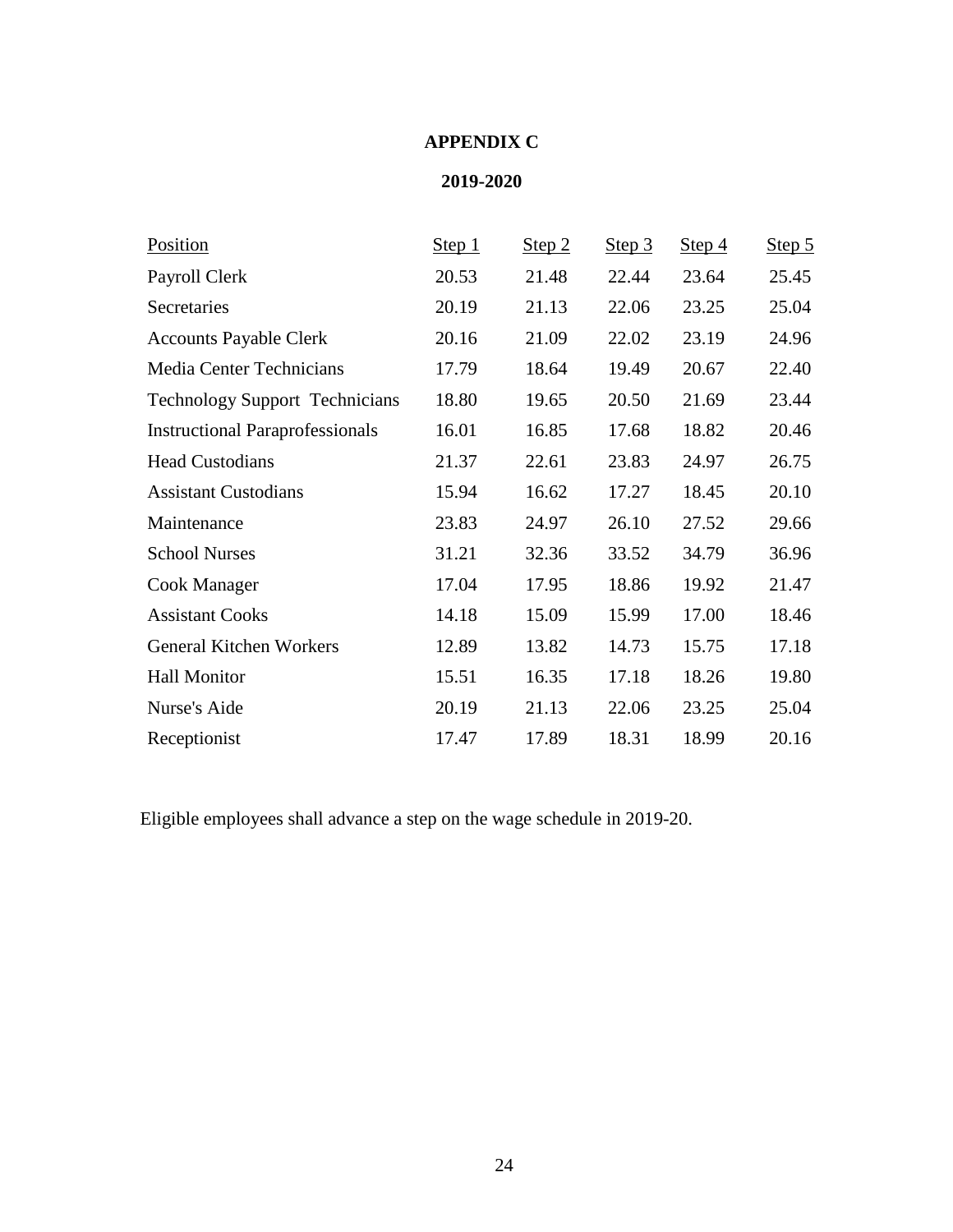#### **APPENDIX D**



## *CENTURY PREFERRED \$25/\$300/\$75/\$250 RSD #16 FD # 011 Non-Certified*

#### **Century Preferred is a preferred provider organization (PPO) plan**.

|                                                                   | <b>In-Network</b>         | <b>Out-of-Network</b>      |
|-------------------------------------------------------------------|---------------------------|----------------------------|
| <b>COST SHARE PROVISIONS</b>                                      | Member pays:              | <b>Member pays:</b>        |
| Office Visit (OV) Copayment                                       | \$25 per visit            | Deductible & Coinsurance   |
| Specialist Visit (SV) Copayment                                   | \$25 per visit            | Deductible & Coinsurance   |
| Hospital (HSP) Copayment                                          | \$300                     | Deductible & Coinsurance   |
| Urgent Care (UR) Copayment                                        | \$50                      | Not Covered                |
| Emergency Room $(ER)$ Copayment – waived if admitted              | \$100                     | \$100                      |
| Outpatient Surgery (OS) Copayment                                 | \$250                     | Deductible & Coinsurance   |
| Annual Deductible (individual/2-member family/3+ member family)   |                           | \$300/\$500/\$600          |
| Coinsurance                                                       | Not Applicable            | 20% after deductible up to |
| Coinsurance Maximum (individual/2-member family/3+ member family) |                           | \$1200/\$2,400/\$3,600     |
| Cost Share Maximum (individual/2-member family/3+member family)   | \$6,850/\$13,700/\$13,700 | \$1500/\$2,900/\$4,200     |
| Lifetime Maximum                                                  | Unlimited                 | Unlimited                  |

#### **PREVENTIVE CARE -** *Included are the preventive care services that meet the requirements of federal and state law, including certain screenings, immunizations and physician visits*

| Well child care                       | No Charge |                          |
|---------------------------------------|-----------|--------------------------|
| Periodic, routine health examinations | No Charge |                          |
| Routine OB/GYN visits                 | No Charge | Deductible & Coinsurance |
| Mammography                           | No Charge |                          |
| Hearing screening                     | No Charge |                          |

#### **MEDICAL CARE**

| Office visits                                                             | OV Copayment |                          |
|---------------------------------------------------------------------------|--------------|--------------------------|
| Outpatient mental health & substance abuse                                | OV Copayment |                          |
| OB/GYN care                                                               | OV Copayment |                          |
| Surgical fees of a Physician or Surgeon                                   | No Copayment |                          |
| Maternity care – initial visit subject to copayment, no charge thereafter | OV Copayment | Deductible & Coinsurance |
| Diagnostic lab                                                            |              |                          |
| In an outpatient hospital setting                                         | OV Copayment |                          |
| In an office or reference laboratory                                      | No Charge    |                          |
| Diagnostic x-ray                                                          | No Copayment |                          |
| High-cost outpatient diagnostic                                           | No Charge    |                          |
| Allergy services                                                          |              |                          |
| Office visits/testing                                                     | OV Copayment |                          |
| Injections-80 visits in 3 years                                           | No Copayment |                          |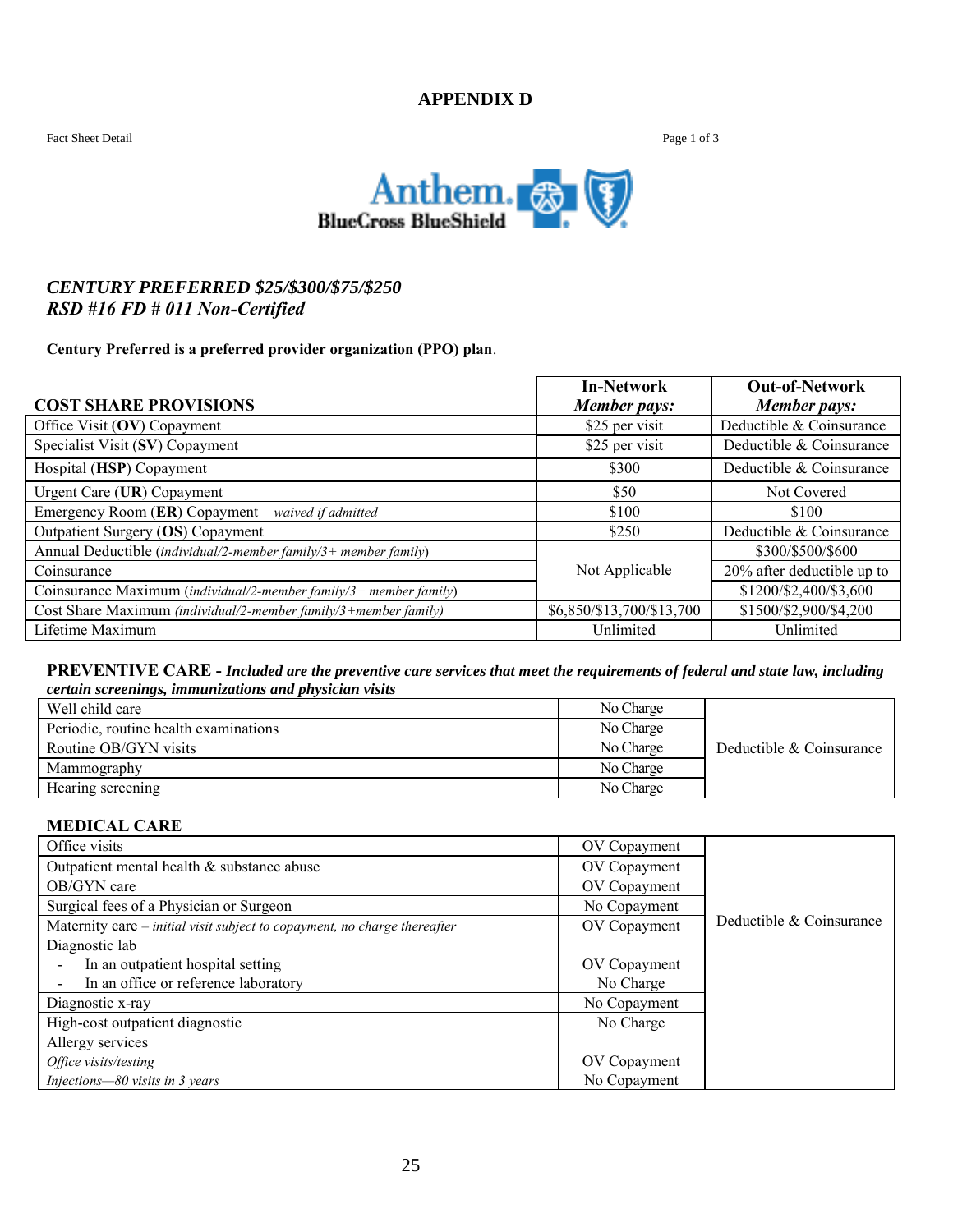

Fact Sheet Detail Page 2 of 3

#### **HOSPITAL CARE –** *Prior authorization required*

| Semi-private room (General/Medical/Surgical/Maternity)               | <b>HSP</b> Copayment |                          |
|----------------------------------------------------------------------|----------------------|--------------------------|
| Inpatient mental health & substance abuse                            | <b>HSP</b> Copayment |                          |
| Skilled nursing facility – up to 120 days per calendar year          | <b>HSP</b> Copayment | Deductible & Coinsurance |
| Rehabilitative services – up to 60 days per person per calendar year | No Charge            |                          |
| Outpatient surgery $-$ in a hospital or surgi-center                 | OS Copayment         |                          |

| <b>EMERGENCY CARE</b>                                | <b>In-Network</b><br>Member pays: | <b>Out-of-Network</b><br>Member pays: |
|------------------------------------------------------|-----------------------------------|---------------------------------------|
| Walk-in centers                                      | OV Copayment                      | Deductible & Coinsurance              |
| Urgent care $-$ <i>at participating centers only</i> | <b>UR Copayment</b>               | Not Covered                           |
| Emergency care – copayment waived if admitted        | ER Copayment                      | ER Copayment                          |
| Ambulance                                            | No Charge                         | No Charge                             |

#### **OTHER HEALTH CARE**

| Outpatient rehabilitative services $-50$ combined PT/OT/ST/Chiro per calendar<br>year. | \$20 Copayment                           |                          |
|----------------------------------------------------------------------------------------|------------------------------------------|--------------------------|
| Durable medical equipment / Prosthetic devices                                         | Deductible & Coinsurance<br>No Copayment |                          |
| Unlimited per calendar year                                                            |                                          |                          |
| Infertility services - prior authorization required                                    | Applicable                               |                          |
| Some restrictions may apply                                                            | Copayment                                |                          |
| Home health care                                                                       | No Copayment                             | Deductible & Coinsurance |
| 200/80 visits per member per calendar year                                             |                                          |                          |
|                                                                                        |                                          | \$50 Deductible $\&$     |
|                                                                                        |                                          | 20% Coinsurance          |

#### **PREVENTIVE CARE SCHEDULES**

#### **Mammography**

- $\bullet$  1 baseline screening, ages  $35 39$
- $\bullet$  1 screening per year, ages 40+
- Additional exams when medically necessary

#### **Notes To Benefit Descriptions**

- In situations where the member is responsible for obtaining the necessary prior authorization and fails to do so, benefits may be reduced or denied.
- Inpatient Hospital Per Admission Copay is waived if readmitted within 30 days for same diagnosis.
- Members must utilize participating Blue Quality Centers for Transplant hospitals to receive benefits for Human Organ & Tissue Transplant services. This network of the finest medical transplant programs in the nation is available to members who are candidates for an organ or bone marrow transplant. A nurse consultant trained in case management is dedicated to managing members who require organ and/or tissue transplants.
- For services rendered by out-of-network providers, members are responsible for paying any charges in excess of the Maximum Allowable Amount. Please reference your Subscriber Agreement/Certificate of Coverage for additional details.
	- \* Copayment depends on if provider is a PCP or Specialist. The SV Copayment applies to diagnostic x-ray in an outpatient hospital setting. \$20 Copayment applies to in-network breast ultrasound screenings.

Please refer to the *SpecialOffers@Anthem* brochure in your enrollment kit for information on the discounts we offer on health-related products and services.

*Vision Exams:* 1 exam every calendar year

*Hearing Exams:* 1 exam per calendar year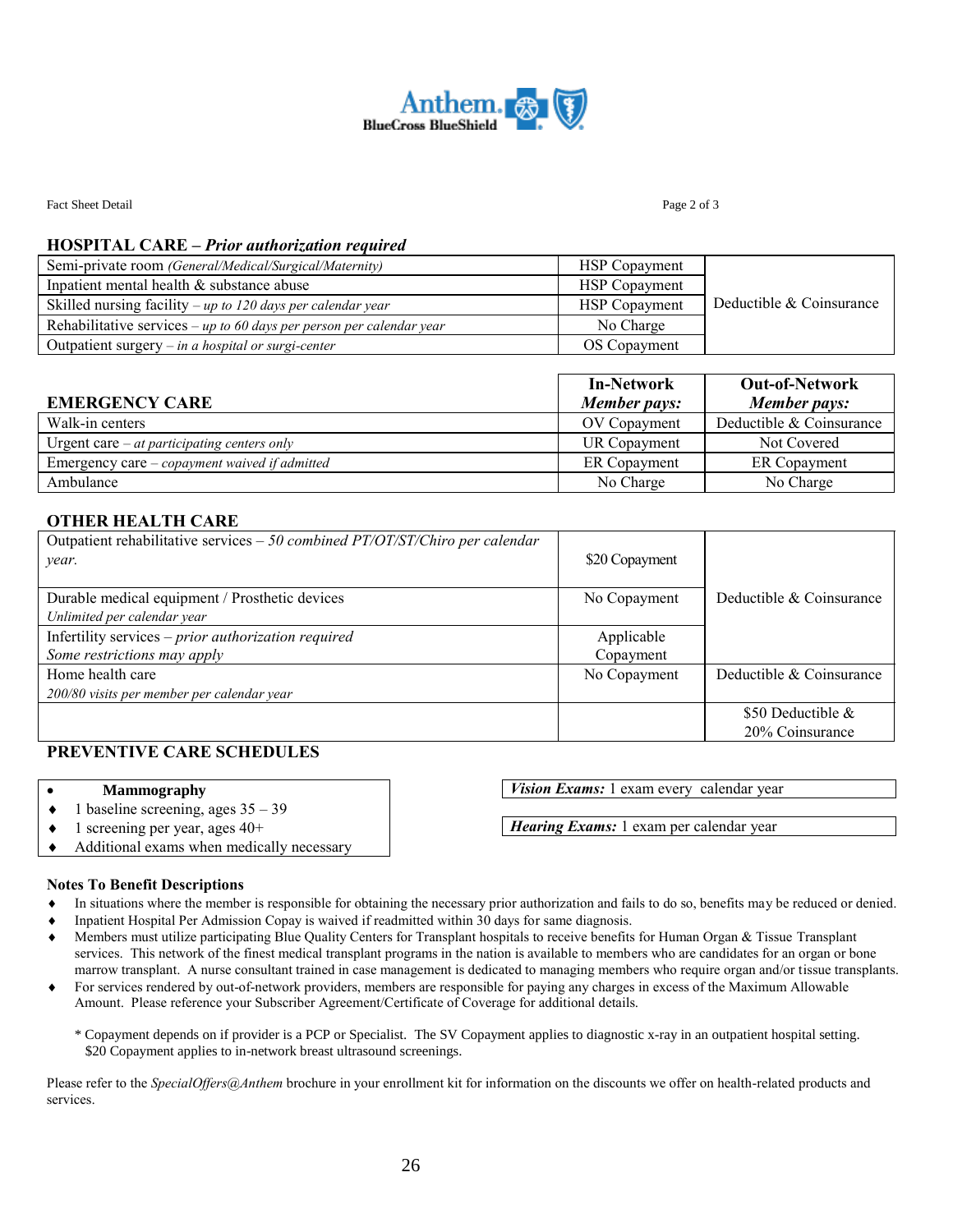

Fact Sheet Detail Page 3 of 3

*This does not constitute your health plan or insurance policy. It is only a general description of the plan. The following are examples of services NOT covered by your Century Preferred Plan. Please refer to your Subscriber Agreement/Certificate of Coverage/Summary Booklet for more details: Cosmetic surgeries and services; custodial care; genetic testing; hearing aids; refractive eye surgery; services and supplies related to, surgical and non-surgical services related to TMJ syndrome; travel expenses; vision therapy; services rendered prior to your contract effective date or rendered after your contract termination date; and workers' compensation.*

*This summary of benefits has been updated to comply with federal and state requirements, including applicable provisions of the recently enacted federal health care reform laws. As we receive additional guidance and clarification on the new health care reform laws from the U.S. Department of Health and Human Services, Department of Labor and Internal Revenue Service, we may be required to make additional changes to this summary of benefits.*

A product of Anthem Blue Cross and Blue Shield serving residents and businesses in the State of Connecticut.

*NGF Effective 7/1/2016*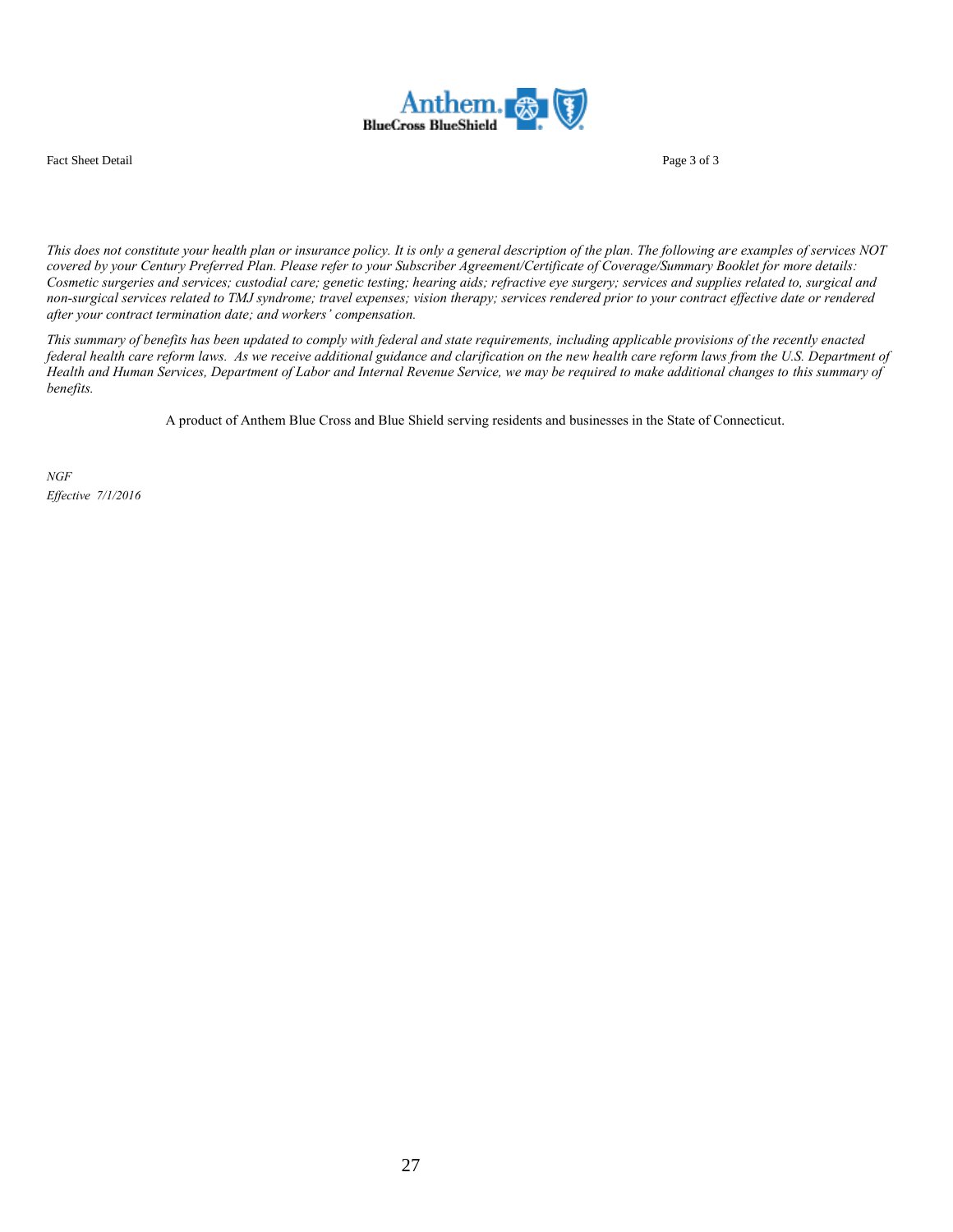

Prescription Drug Fact Sheet Page 1 of 1

# **RSD# 16 FD 003636-011/017 PRESCRIPTION DRUG PLAN**

## **PRESCRIPTION DRUG PLAN:**

- Strong pharmacy network with almost 100% participation statewide
- Access to more than 65,000 pharmacies nationwide
- ◆ \$.75 co- payment of prescription
- Cost effective voluntary mail order pharmacy program for maintenance drugs subject to \$.75 co-payment
- Coverage up to \$500 Maximum per member per year
- Coverage for legend prescription drugs and insulin. Legend drugs and drugs required by law to bear the legend: "Caution - Federal Law prohibits dispensing without prescription"
- Coverage for 100 day supply or 100 unit dose per prescription/refill, whichever is greater; coverage for up to a 100 day supply for maintenance medications

# **ACCESSING BENEFITS:**

 Members simply present their ID card at the time the prescription is filled and pay the applicable co-payment; \$.75

# **PRINCIPAL LIMITATIONS & EXCLUSIONS:**

Prescription drugs dispensed in a hospital, clinic, skilled nursing facility, nursing home or other institution. Prescription drugs used in connection with drug addiction. Prescription drugs which are not required for the treatment or prevention of an illness or injury. Any charge for other items which are not Prescription Drugs, such as: therapeutic devices, artificial appliances or similar devices. Hypodermic needles and syringes unless prescribed for the administration of a covered drug. Vaccines and allergenic extracts. Any drug whose status is experimental or investigational or rendered solely for research purposes.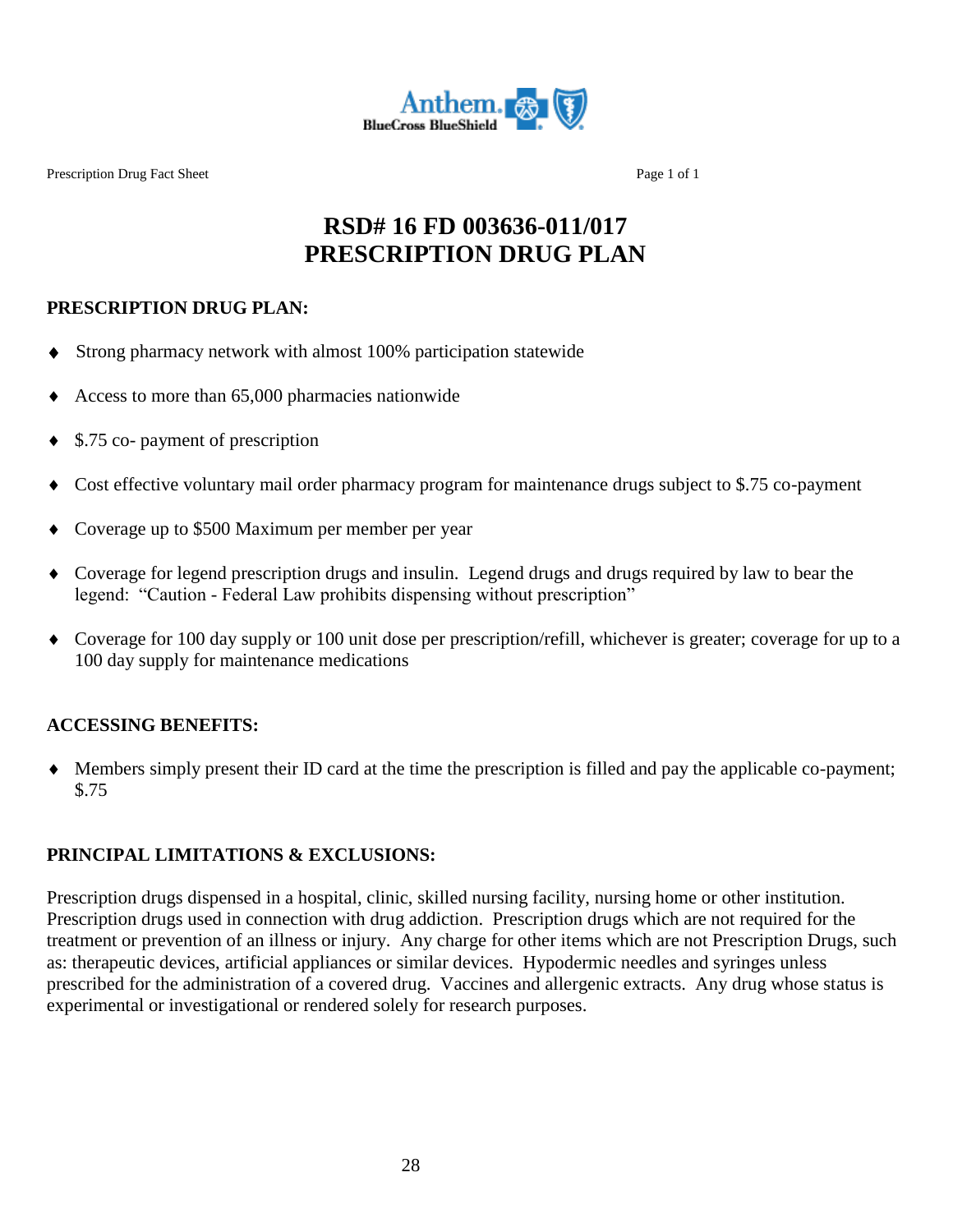

**\_\_\_\_\_\_\_\_\_\_\_\_\_\_\_\_\_\_\_\_\_\_\_\_\_\_\_\_\_\_\_\_\_\_\_\_\_\_\_\_\_\_\_\_\_\_\_\_\_\_\_\_\_\_\_\_\_\_\_\_\_\_\_\_\_\_\_\_\_\_\_\_\_**

#### **Employer/Group: REGIONAL SCHOOL DISTRICT #16 Firm Division: 003636011 - REGIONAL SCHOOL DISTRICT #16 DENTAL FLEX**

| <b>Description of Benefits</b>                 | You Pay:                      |
|------------------------------------------------|-------------------------------|
| Annual Deductible ( <i>Individual/family</i> ) | Does not Apply/Does not Apply |
| Annual Maximum (per member per calendar year)  | \$1,000.00                    |
| Lifetime Orthodontic Maximum (per member)      | Does not Apply                |

#### **Diagnostic & Prevention Services**

| - Periodic evaluations          | - X-rays                          |           |
|---------------------------------|-----------------------------------|-----------|
| - Initial evaluation            | - Emergency Palliative treatment  |           |
| - Cleanings, 2 per year         | - Fillings                        |           |
| - Fluoride treatments to age 19 | - Oral surgery                    | No Charge |
| - Space maintainers to age 19   | - Simple and surgical extractions |           |
|                                 |                                   |           |

#### **Basic Services**

| - Repair Bridge                      | - Inlays             |           |
|--------------------------------------|----------------------|-----------|
| - Repairing and relining of dentures | - Onlays             |           |
| - Endodontics including but not      |                      |           |
| limited to root canal therapy        | - Periodontics       | No Charge |
| - Recement crown                     | - General anesthesia |           |
| - Recement bridge                    | - Injection of drugs |           |
| - Crowns                             |                      |           |
|                                      |                      |           |
|                                      |                      |           |

#### **Accessing Benefits:**

**Participating Dentists Benefits:** When a member receives care from one of our participating Dentists, he or she simply presents his or her identification card showing dental coverage. The dentist bills us directly for all covered services. For dental care provided by a Participating Dentist, we will pay the lesser of Dentist's usual charge or maximum allowable amount as determined by Anthem BCBS. The participating Dentist will accept Anthem BCBS's payment in full and make no additional charge to the member, except as otherwise specified in the member's certificate of coverage.

**Non-Participating Dentists Benefits:** Anthem BCBS will pay the maximum allowable amount as determined by Anthem BCBS. The member is responsible for any difference between the amount paid by Anthem BCBS and the fee charged by the Dentist

Dental claims should be submitted to Anthem BCBS Dental, P.O. Box 547, North Haven CT 06473.

#### **Principle Limitations and Exclusions**

*Services received from a dental or medical department maintained by an employer, a mutual benefit association, labor union, trustee or other similar person or group; Services for which the member incurs no Dentists' Charge or which are services of a type ordinarily performed by a physician, or charges which would not have been made if insurance was not available; Services with respect to congenital malformations; Services, treatment or supplies furnished by or at the direction of any government, state or political subdivision; Any items not specifically listed in this Policy; Lost or stolen dentures or denture duplication; Gold foil restorations; Temporary services and appliances; such as crown or tooth*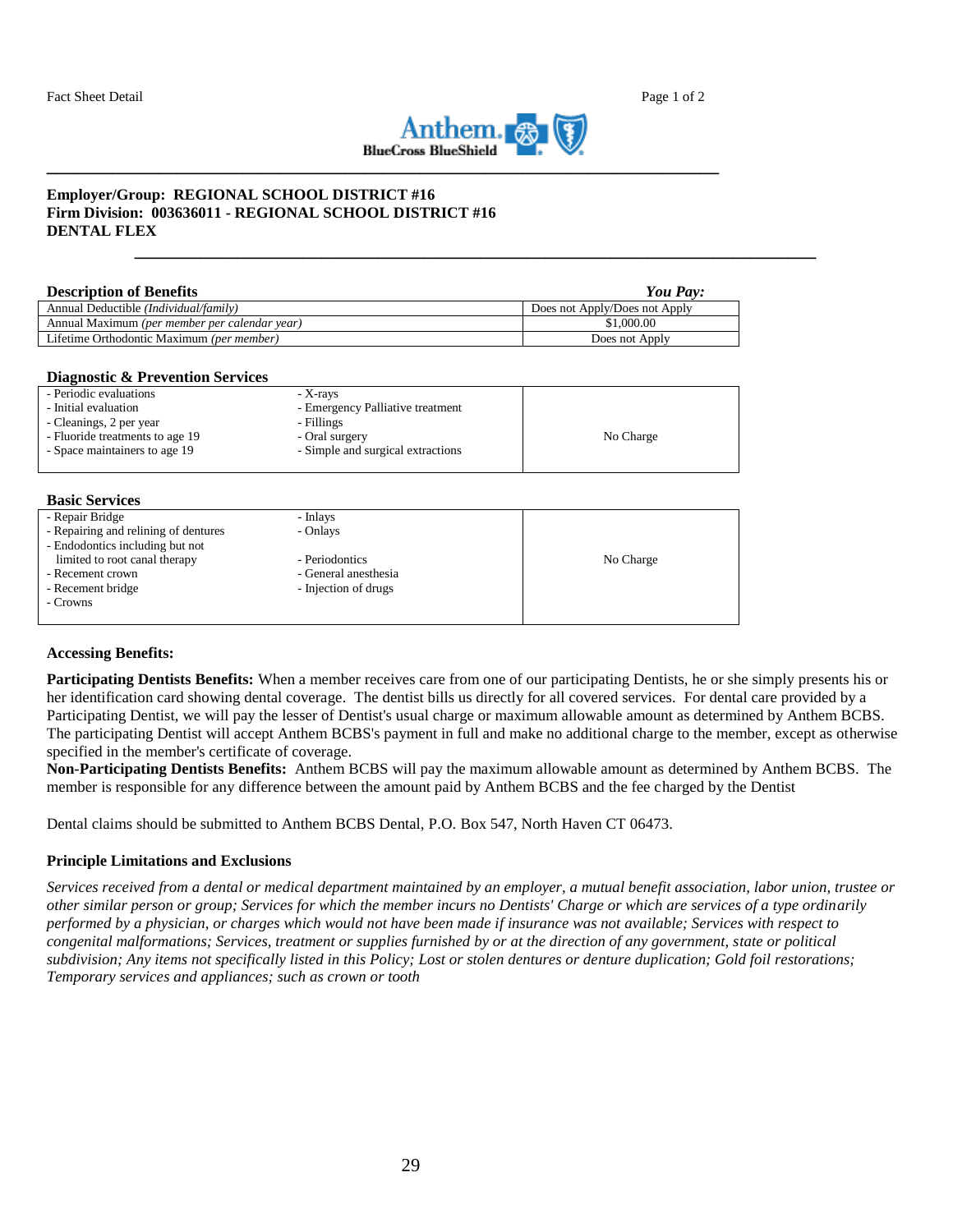*preparations; and temporary fillings, crowns, bridges and dentures; Application of sealants, regardless of reason; Services as determined by the company, that are rendered in a manner contrary to normal dental practice. A complete list of exclusions appears in the Certificate of Coverage.*

*This is not a legal policy or contract. It is only a general description of your benefits. If there are discrepancies between the Certificate of Coverage and this summary, the Certificate of Coverage shall control.*

*August 18, 2011*

https://pd2.secure,anthem.com/EGI/servlet/MemberFacfSheetPrintServlet?ProfBenefitCod. 8/18/2011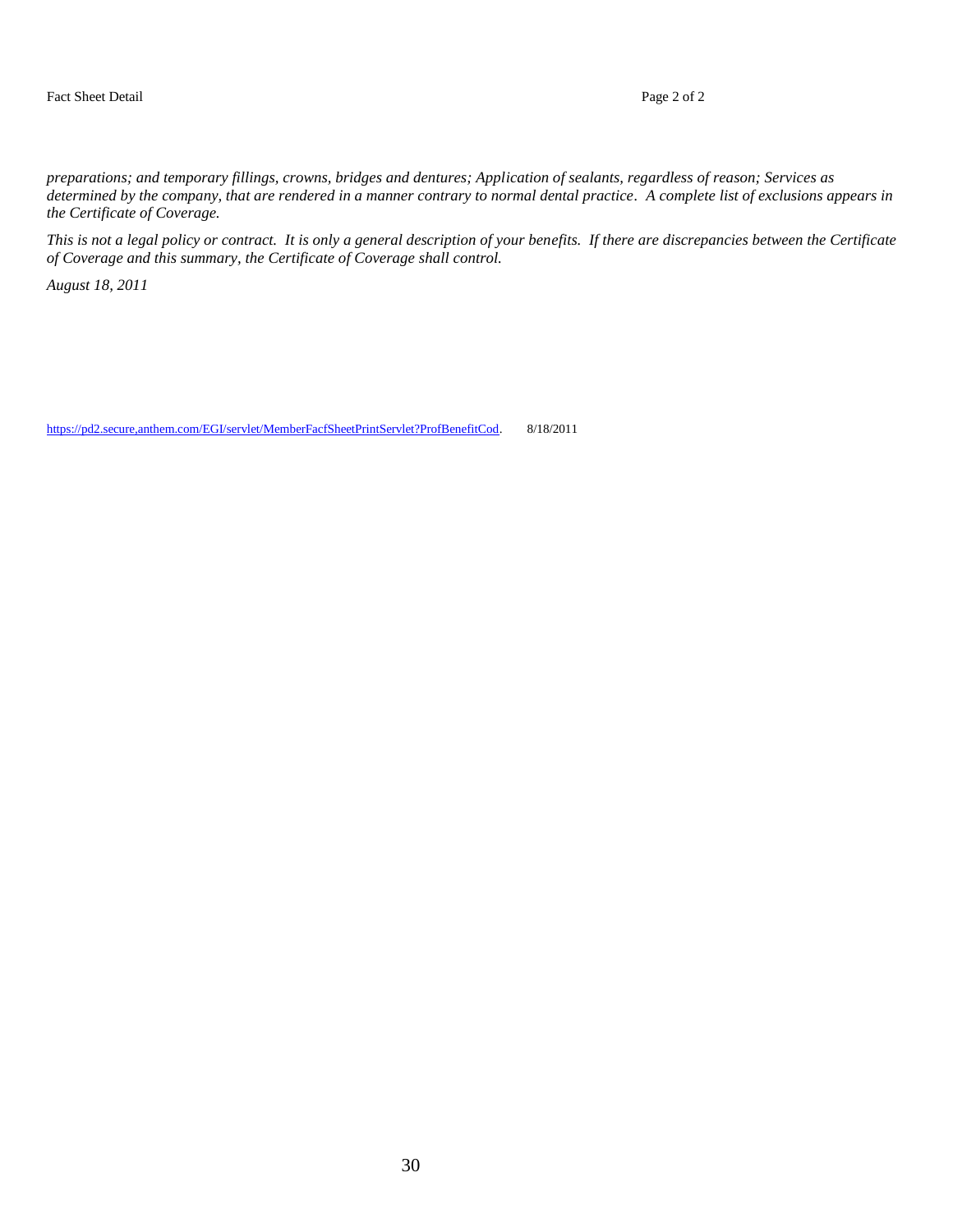# **APPENDIX E**

#### **Group I will use Appendix A-1 employee performance review form**

Payroll Clerk, Special Services Secretary, Accounts Payable Clerk, Full Year Secretary, School Year Secretary, Lead Secretary, School Security (Hall Monitor), Receptionist

**Group II will use Appendix A-2 employee performance review form** School Media Support (Technician), Technology Support (Technician)

**Group III will use Appendix A-3 employee performance review form** Head Custodian, Maintenance, Custodian, Custodian Night-Supervisor

**Group IV will use Appendix A-4 employee performance review form** Instructional Aide, Instructional Aide for Special Education (paraprofessional)

**Group V will use Appendix A-5 employee performance review form** School Nurse, Nurse Aide

**Group VI will use Appendix A-6 employee performance review form** Cook Manager, Assistant Cook Manager, General Kitchen Worker